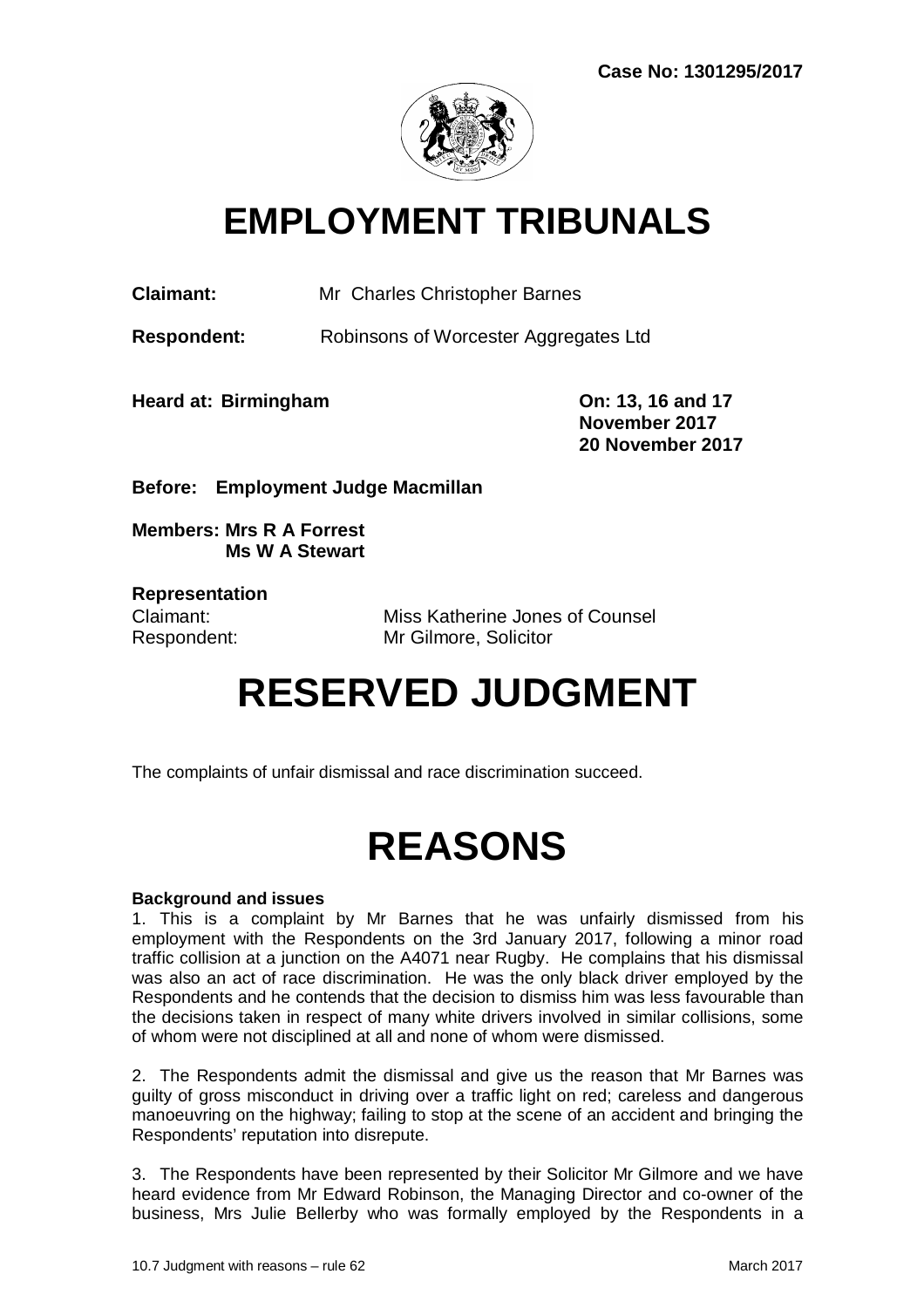Human Resources capacity and who took the decision to dismiss Mr Barnes, and Mr Richard Parker, Senior Transport Manager who heard the appeal. Mr Barnes has given evidence to us and we have heard evidence in his support from Mr Adrian Ross, his Trade Union Representative. He has been represented by Miss Katherine Jones of Counsel.

4. We will deal with the complaint of unfair dismissal first.

#### **The law**

5. The right not to be unfairly dismissed is created by section 94 of the Employment Rights Act 1996. Section 98 deals with the general provisions with regard to fairness. Sub-section (1) provides:

In determining for the purposes of this Part whether the dismissal of an employee is fair or unfair, it is for the employer to show –

(a) the reason (or, if more than one, the principle reason) for the dismissal, and

(b) that it is either a reason falling within subsection (2) or some other substantial reason of a kind such as to justify the dismissal of an employee holding the position which the employee held.

Amongst the potentially fair reasons in sub-section (2) is one which relates to the conduct of the employee and that is the allegation here.

6. The all important test of reasonableness is set out at sub-section (4). This provides:

Where the employer has fulfilled the requirements of sub-section (1), the determination of the question whether the dismissal is fair or unfair (having regard to the reason shown by the employer) –

(a) depends on whether in the circumstances (including the size and administrative sources of the employers undertaking) the employer acted reasonably or unreasonably in treating it as a sufficient reason for dismissing the employee and

(b) shall be determined in accordance with equity and the substantial merits of the case.

7. It is important that the Tribunal's role in dealing with cases of this nature is understood. It is not our task to say whether Mr Barnes is guilty or not of the matters alleged against him by the Respondents. Our task is to examine the Respondents and to say whether their decision to dismiss was one which fell within the range of responses of the reasonable employer in the circumstances which were known to or should reasonably have been known to them when the decision to dismiss was taken. In misconduct cases, the Tribunal is guided by the well known authority of *British Homes Stores –v- Burchell* [1978] IRLR 379 in which the Employment Appeal Tribunal said that all an employer needs to do in such a case is to satisfy the Tribunal that they genuinely believed the allegations which they make against the employee; that they had reasonable grounds for that belief; and that they had reached that belief on those grounds after making all such enquiries as were reasonable in the circumstances. When the judgment in *Burchell* was handed down, there was a burden of proof on the employer to establish fairness on the balance of probabilities, but that requirement has long since been amended out of the statute and the burden of proof is now neutral. *British Home Stores –v- Burchell* must now be read accordingly.

8. Even when the Tribunal is satisfied that the employer's conclusions were reasonably reached, the question then arises whether dismissal fell within the range of reasonable responses to the facts thus established. If it did not then the dismissal was unfair. In approaching all questions of reasonableness, the Tribunal must not substitute its judgment for that of the employer. In consequence, if the Tribunal feels that the dismissal was harsh but nonetheless was within the range of responses of the reasonable employer, the dismissal will be fair.

#### **The Facts**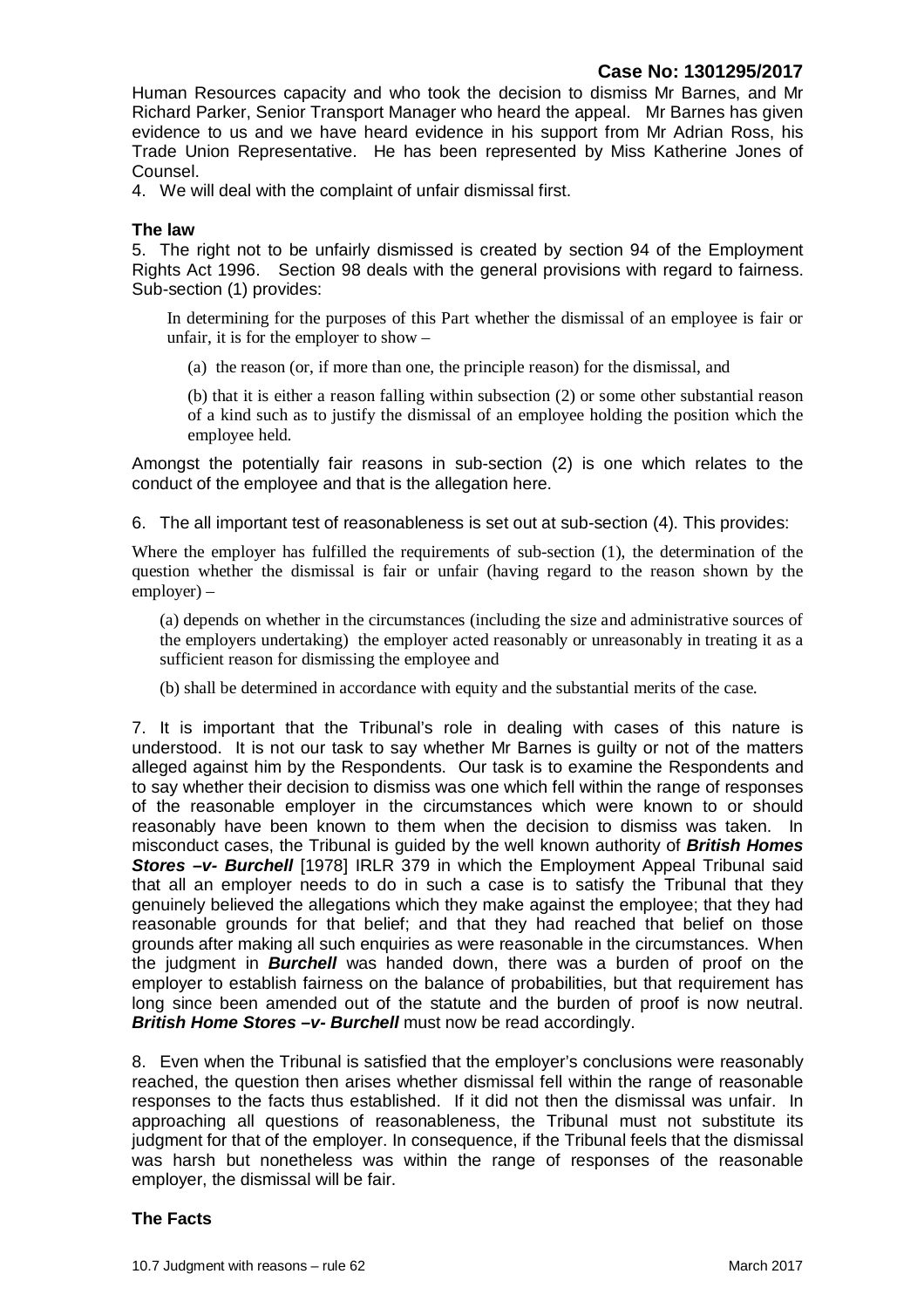9. The Respondents are one of three businesses controlled by the Robinson family, Mr Edward Robinson and his father. One is a farming business. The second is Robinsons of Worcester Limited which, like the Respondents, the third of those businesses, is a road haulier. Mr Robinson and his father are the only shareholders and the only directors and Mr Robinson is Managing Director of both haulage businesses. Both are relatively small. The Aggregates business in which Mr Barnes was employed, had, at the material time, some 15 vehicles, two transport managers, 15 full-time employees and some 5 or 6 agency staff. Robinsons of Worcester had some 28 employees in total. It is in our judgment necessary to consider the two businesses as effectively one, largely because of Mr Robinson's controlling influence over both, not merely in the legal sense, but in the day-to-day operational sense and, as we shall see later in our findings of fact, because he appears to have had at least indirect involvement in many if not most of the decisions of a disciplinary nature in both businesses.

10. Both Robinsons of Worcester and Aggregates were incorporated in 2013 when Aggregates won a contract with Semex UK at Rugby to deliver aggregates to the site. Mr Barnes had commenced employment with Semex on the  $3<sup>rd</sup>$  of August 2004 and on the 1<sup>st</sup> of August 2013 his employment was transferred to the Respondents under the Transfer of Undertakings (Protection of Employment) Regulations 2006. On the date of the accident, the  $6<sup>th</sup>$  of December 2016, Mr Barnes therefore had 12 years and 4 months continuous employment. He had a clean disciplinary record and a clean driving record, although we noted with some concern that during her evidence Mrs Bellerby seemed rather reluctant to credit him with a clean driving record, implying perhaps that he had been 'getting away with it' for a long period of time. She had to accept however that so far as the evidence went, Mr Barnes had a perfectly clean driving record.

11. On the  $6<sup>th</sup>$  of December 2016 at about 8.45 in the morning, Mr Barnes was making the run which he made every day, several times a day, taking aggregates to Semex, Rugby. The accident happened a little over a mile from the Semex plant at a junction on the A4071 at Lawford. The junction is controlled by traffic lights. It is a large junction and the lights on both the entrance and exit side on the A4071 are set back some distance from the junction itself to accommodate pelican crossings. In the direction he was travelling as he approached the junction, the road is initially single carriageway, then becomes duel carriageway and on the final approach to the junction, a third lane appears which is a lane for turning to the right. The two left hand lanes are for carrying straight on. No measurements were taken of the junction either for the purposes of the Respondents' enquiry or for these proceedings and so it is not clear precisely where relevant markings on the road lie in relation to the traffic lights themselves. From an aerial photograph, supplied by the Respondents for this hearing and which Mrs Bellerby said she had in front of her as part of the disciplinary hearing documents, vehicles should come to a halt at a solid white line which is roughly in line with the traffic lights. Ahead of that solid white line, is a first and then a second dotted white line enclosing the pedestrian controlled pelican crossing. The pedestrian crossing sits in that part of the junction where the curbs still run straight and before they curve away to the left for traffic turning left.

12. Mr Barnes' vehicle was fitted with a dashboard camera and an important part of the evidence, both at the disciplinary hearing and at the Tribunal, was the video footage taken from the camera, which has been viewed many times during the hearing. At the conclusion of the hearing with the agreement of, but in the absence of, the parties, the Tribunal went through the footage again several times to make detailed findings of fact about the accident. We will set out those findings later in these Reasons but what we say in the following paragraphs can be taken to be a summary of them. The Respondents were unable to say with certainty where the camera was located in Mr Barnes vehicle, but it seems to be common ground that it was right at the front, inside the windscreen and either mounted on the dashboard or at the same height as the rear-view mirror would have been located in a car. The Respondents accept that the view shown by the camera is a little ahead of the physical front of the vehicle. Although the lens on the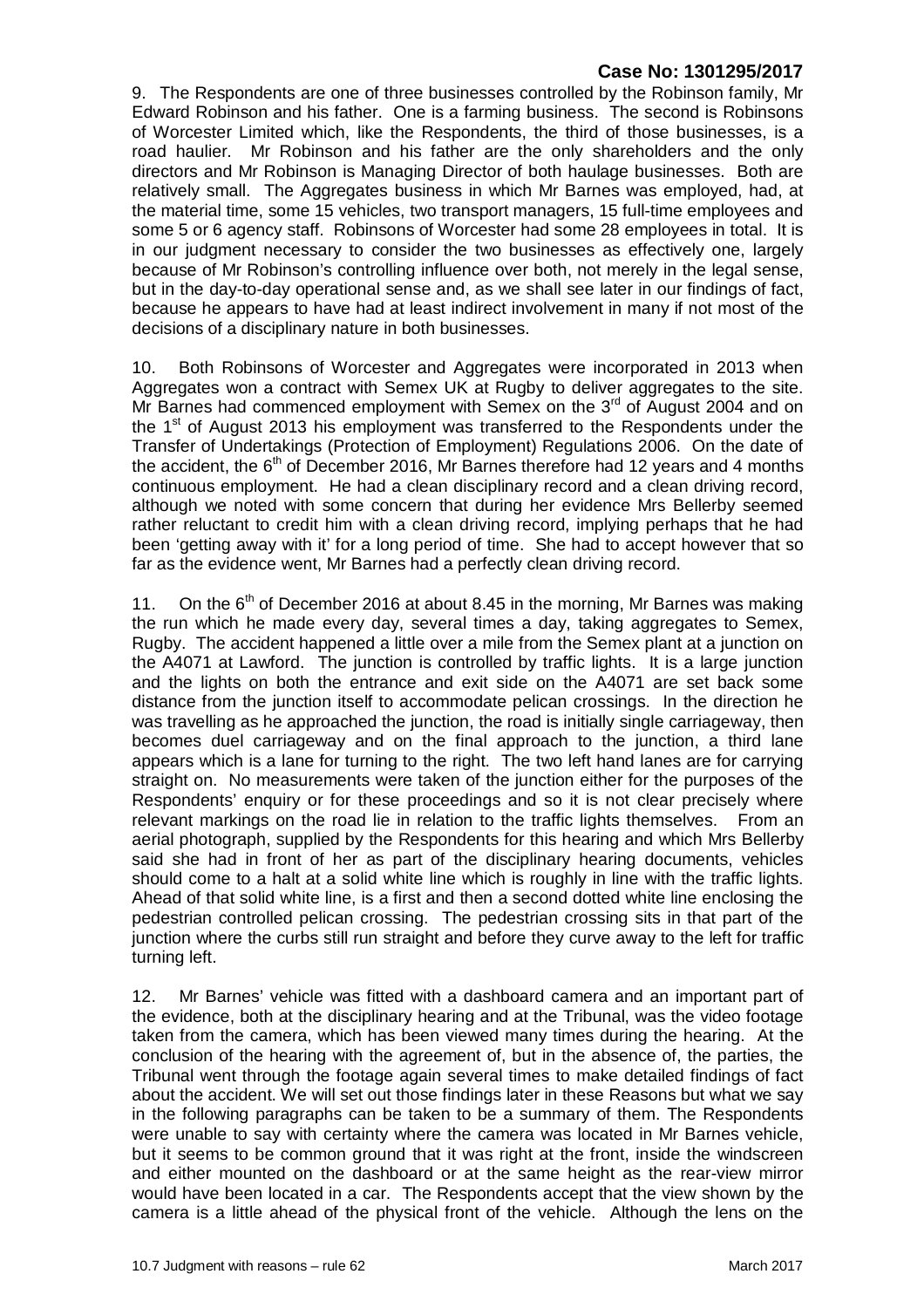camera is a fisheye lens, there is a blind spot between the physical front of the vehicle and the nearest object viewable in the footage. The Respondents have not measured the blind spot, but have estimated that it is some two to three feet. The view from the camera is also not the drivers view. The driver sits to the rear of the camera by a distance which again has not been measured, but which is probably 2ft or a little more. The video footage therefore shows a view some 4ft to 5ft ahead of the driver's eyes. Given the very slow speeds involved in the initial stage of this incident and the very tight timings, that distance may be of some importance in determining what Mr Barnes was actually aware of, but the point appears to have been overlooked or ignored by the Respondents.

13. The video footage shows that as Mr Barnes approached the junction, he was in the left-hand lane. The lights ahead of him were red. He slowed down and came to a near stop at least one car length from the white line. As he was approaching the junction, a silver car overtook him in the right-hand lane and remained ahead of him while the lights were on red and a black car followed the silver car. He slowly drew alongside the black car, but remained hovering at the rear of the silver car. Mrs Bellerby accepted that that is what the drivers are trained to do as a fuel economy measure so that they do not have to make a standing start after the traffic lights turn green. Somewhat surprisingly, Mr Robinson said that that wasn't the case. He said that fuel economy driving is not practiced by the Respondents, but he did accept that Mr Barnes may well have been taught it at Semex and may well have been driving in that way.

14. Mr Barnes is obviously very familiar with the junction having crossed it many hundreds of times. He is obviously very familiar with the traffic light sequence. He began to roll forward with the lights still on red but there is no doubt that by the time he entered the junction itself, by which we mean reached the point on the road where the nearside curb begins to move away to the left, the lights were on green. On the far side of the junction, the junction is very wide, very shortly after the exit traffic lights and pelican crossing, but at a distance which has not been measured, filter arrows appear in the right-hand lane. At a distance which again has not been measured but which Mr Robinson has estimated at being about 140 yards, the two lanes finally merge into a single lane. Mr Barnes crossed the junction and passed through the traffic lights on the far side still in the left hand lane. He then began to move across to the right. At that point (the moment of impact is not apparent from the video), the rear of his vehicle came into contact with the black car, the silver car having gone past him at some speed as he crossed the junction. The road is an urban clearway. Mr Barnes took the view that that meant he was not permitted to stop. It was in any event a very busy time of the morning and the black car was obviously driveable as it continued to follow him. As stopping would have effectively blocked the carriageway he decided to continue to the Semex works which are located a short distance off the A4071 at the next junction. He filtered left at the traffic lights at the next junction and then after perhaps 100yards or so, turned right into the Semex yard where he proceeded to the weighbridge with the third party behind him.

15. He has all along maintained that he was aware that a collision had taken place, but because he could not stop safely or legally on the clearway he had indicated to the third party to follow him by turning on his hazard lights and the flashing orange beacon on the cab top. There were angry exchanges between him and the third party on the Semex yard. Both he and the third party wanted the police called, but for some reason which the Respondents cannot explain and do not appear to have attempted to clarify, the Respondents manager on duty, Jim Coley, did not call the police. Mr Barnes and the third party exchanged insurance details, but Mr Coley did not apparently speak to the third party, at least in the sense of trying to ascertain what had happened. If he did, neither we nor the Respondents' decision makers have any evidence as to what was said and no note was taken. Mr Coley did look at the third parties' car and took some photographs. The nearside wing mirror was knocked back and broken and the bulb was hanging out. In the statement which he wrote that morning Mr Barnes refers to a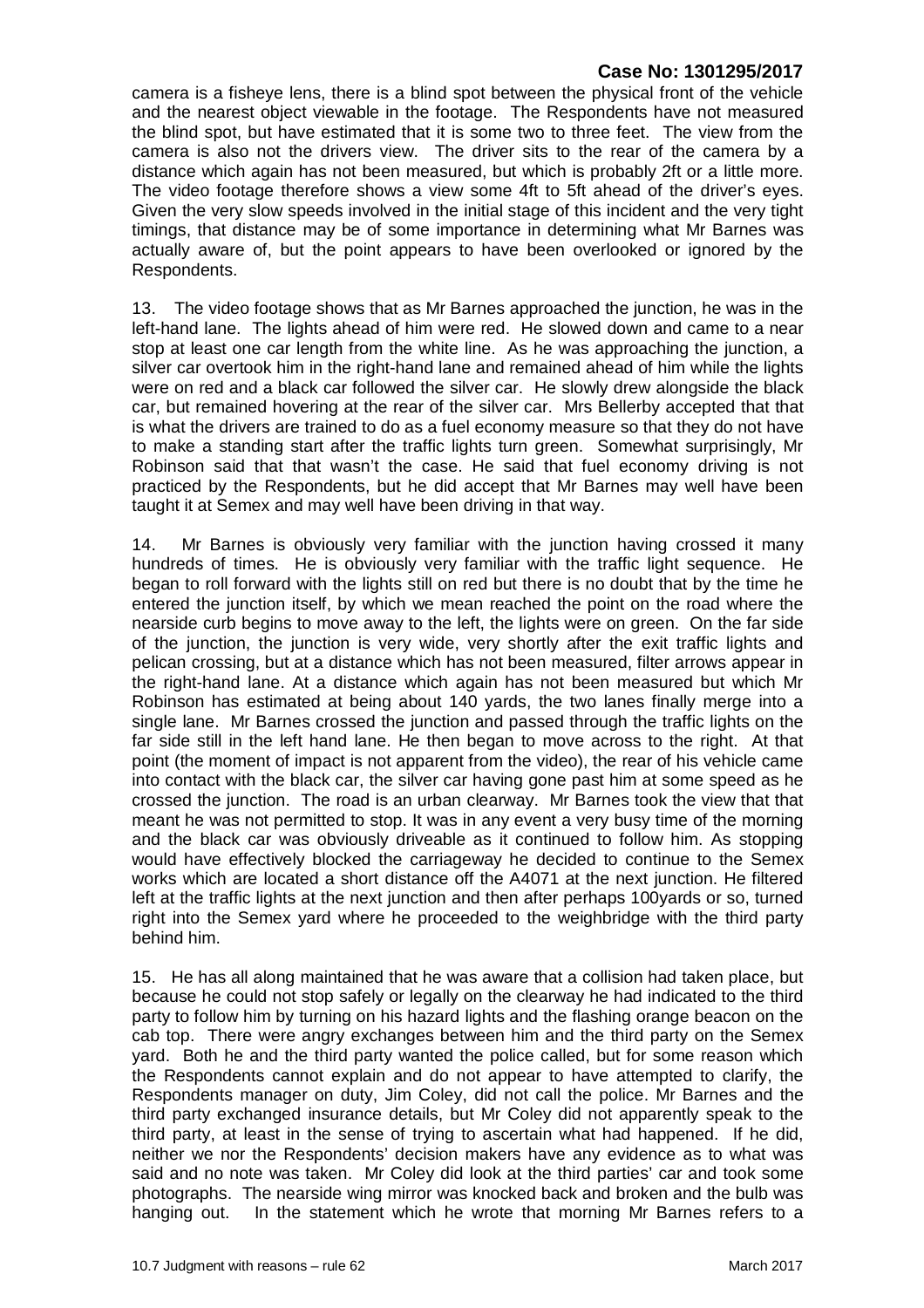scratch on the nearside of the third parties car, but he does not say where. It is not shown in the photographs which Mr Coley took and the Respondents do not seem to know where the scratch was. After Mr Coley had dealt with the third party, he took Mr Barnes to the portacabin which serves as the office and, according to Mr Barnes, took a statement from him or asked him to write one down (it is not clear whether the document, on page 47 of our bundle is in Mr Coley's handwriting or Mr Barnes' though given the signature at the bottom, it appears to be in Mr Barnes' handwriting). Mr Coley downloaded the video footage from the cab of the lorry and Mr Barnes was shown an extract from it, the extract apparently being of the vehicles at the lights. Mr Barnes had to remain at the office until 4pm when Mrs Bellerby arrived to take a urine sample to check for alcohol and drugs. The sample was negative. Mr Barnes was not suspended from work and was allowed to continue working until the  $12<sup>th</sup>$  of December.

16. The statement which he wrote on that day, so far as material, reads as follows:

I was driving along the New Road, when I approached the traffic light which had turned two (sic) red, so I slowed down two stop, so I looked in my drivers side mirror and saw a load of traffic alongside of me, so I looked at the lights which had turned green, so I pulled of then going straight on towards the rest of the New Road I saw one car come alongside of me which you expect, then another car tried to come down the side of me, when I looked in my mirror the car was trying to squeeze down the side of my lorry which of course was too late, I had moved over which the lady had tried her luck which was too late, she hit the side of the lorry....

Both Mr Robinson and Mrs Bellerby took the passage from the statement beginning "then another car tried to come down the side of me…" as an admission by Mr Barnes that the third party's vehicle was already trying to overtake him as he began his manoeuvre. In our judgment, no reasonable employer could have reached that conclusion; in an admittedly rather clumsy way, the statement says precisely the reverse. Mr Robinson was asked to re-read the statement during his evidence and having done so he accepted that Mr Barnes was indeed saying that the black car was not alongside him when he began his manoeuvre. He also said that he had to accept that there was no basis for disbelieving Mr Barnes when he had said that it was not, but having said that, Mr Robinson nonetheless continued to disbelieve him.

17. It is not clear at what point Mr Robinson first saw Mr Barnes' statement and formed the erroneous view that it contained what would have been a very damaging admission. He was not specifically asked in evidence, but he did say that his opinions about Mr Barnes' driving developed over a period of time as he saw fresh bits of evidence. There is no doubt that he saw the video footage before it was decided to bring disciplinary proceedings against Mr Barnes. It seems more probable than not that he had also seen Mr Barnes' statement and formed what he now accepts was an erroneous belief about what it said, prior to or at about the same time as viewing the video footage. There is no doubt that Mr Robinson took a very serious view of Mr Barnes' driving at an early stage, a view which was at least to some extent informed by the mistaken belief that he was aware of the presence of the black car alongside him before he started to move to the right. This view is supported by the use of a word which has permeated the Respondents case against Mr Barnes, namely that his action was 'deliberate'.

18. Mrs Bellerby on the other hand when asked to reconsider the statement would not accept that Mr Barnes was saying that the third party had tried to overtake him after he had started to move to the right. She continued to insist that it was an admission that he knew the black car was alongside him. She accepted that when conducting the disciplinary proceedings she had not asked Mr Barnes if it was such an admission and that she was conscious that what he was saying at the disciplinary hearing about how the accident had happened was completely incompatible with what she believed his original statement to be saying. She did not however seek to clarify that apparent contradiction but told us that instead she had dismissed his evidence that he had checked his mirror, signalled and move over when he saw it was safe to do so, because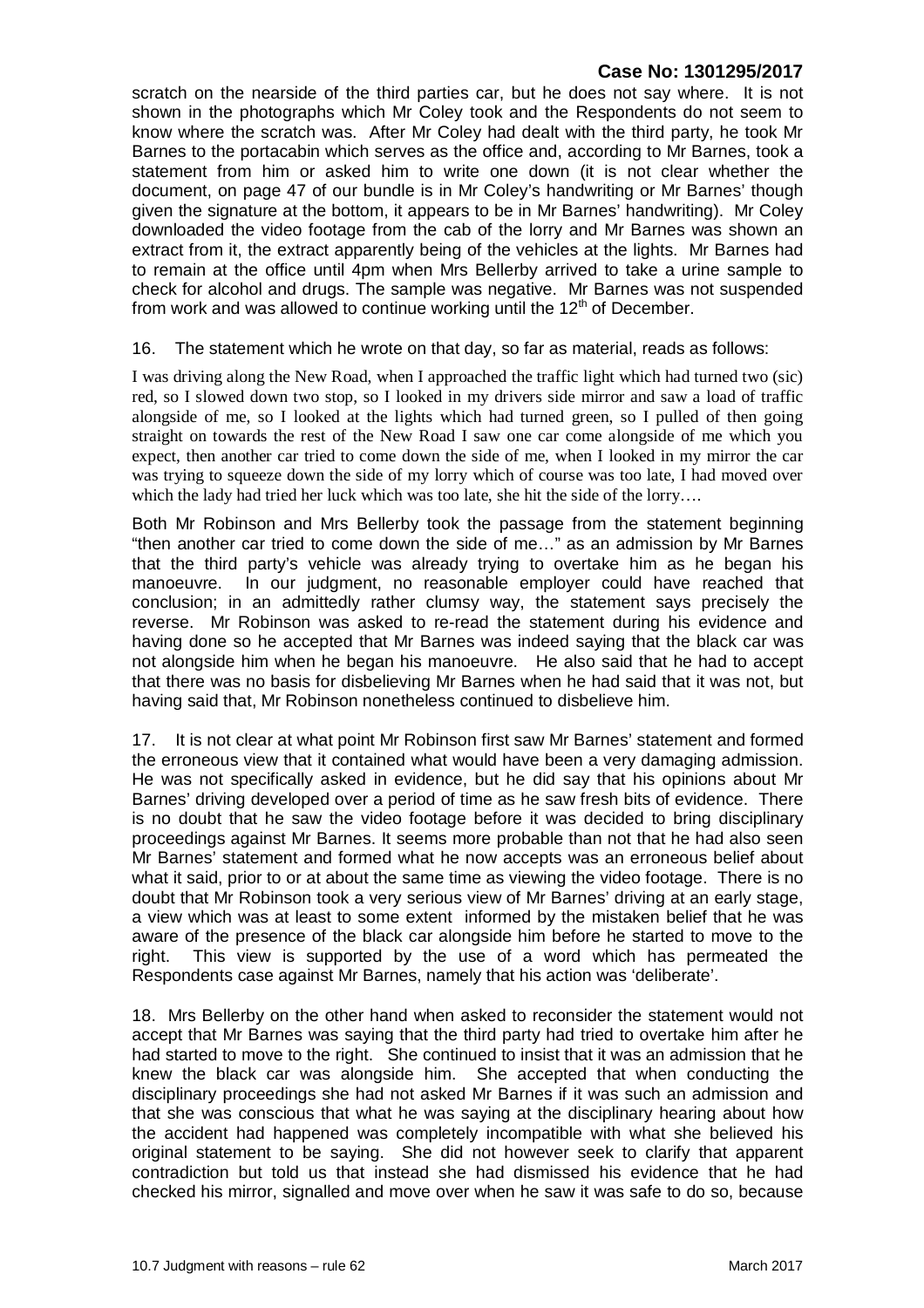it did not fit in with her assumptions about what had happened, an assumption that appears to be based on a miss-reading of his original statement.

19. In attempting to justify their view that the black car was alongside Mr Barnes's vehicle when the accident happened the Respondents have placed considerable reliance on the damaged caused to both vehicles. But the only damage to Mr Barnes's lorry was to the very rear of the chassis where his right-hand light cluster was damaged apparently in contact with the third party's wing-mirror. That damage is capable of supporting either the Respondents' belief that the vehicle was alongside the lorry or Mr Barnes' explanation that the third party tried to overtake him after he had started his manoeuvre when it was unsafe to do so.

20. Mr Barnes was suspended after completing his shift on the 12 December. The letter of suspension explains that he was being suspended because further investigation was required. The letter, which is signed by Jamie Knight the Transport Manager of Aggregates, says that he will be contacting Mr Barnes soon with further details and may wish to interview him again. However, on the very next day, Mrs Bellerby dictated or typed a letter summoning Mr Barnes to a disciplinary hearing. Miss Jones has criticized the suspension as being wholly unnecessary and irrational. There clearly was no further investigation and it is not clear why it was felt appropriate to suspend Mr Barnes. His suspension appears to have followed a collective viewing of and discussion about the video by a number of managers, which included Mr Robinson, and Mrs Bellerby. This was not unique to Mr Barnes' case. Similar gatherings took place to discuss most disciplinary issues.

21. Mr Robinson said in cross-examination that there were a number of things that informed his 'decision' about Mr Barnes, a word which he used more than once. Mr Robinson was not however formally involved in the decision making process at all. He accepted that he had discussed the incident with Mrs Bellerby and that she was aware of his views about it. Those views were forcefully explained to the Tribunal. Mr Robinson was of the opinion that Mr Barnes was deliberately attempting to block the black car from overtaking him, that he had jumped the red light in order to give him a head start on the black car to enable him to do so and he made no attempt to stop after the accident. Because of the size of his vehicle and his destination he should not have been in the lefthand lane at the lights but in the middle lane. Even if Mr Barnes was right not to stop at the scene of the accident, he should not have pulled on to the weighbridge at Semex and this gave the impression that he was trying to avoid the third party. He accepted that it may well be the case that his views were never explained to Mr Barnes even though it seems clear that they were fully understood by Mrs Bellerby. He didn't disbelieve what Mr Barnes was now saying but he had made his 'decision' based on what he saw on the video. In our judgment, it is clear that when Mrs Bellerby suspended Mr Barnes and the next day began the disciplinary process, she was well aware that Mr Robinson regarded this as a very serious matter. At that stage however, Mrs Bellerby was not intended to be the person taking the disciplinary hearing.

22. The third party – the driver of the black car - was never interviewed by anyone from the Respondents or if Mr Coley did interview her on the day of the accident no record of the interview survives. On the  $6<sup>th</sup>$  December she wrote a very short letter to the Respondents which reads thus:

This morning at 8.45am approximately, my vehicle was hit by a "big pink truck" registration BJ13 8PE causing damage to my car. In my opinion, this was a dangerous manoeuvre by the truck who nearly managed to run me off the road. At no point did he try and stop, I had to follow him into the Cement Works.

23. We have not heard any evidence from Mr Knight or Mr Coley. Mrs Bellerby told us that they carried out the investigation, but there does not seem to have been any real investigation at all. If there was there was no written report, nor, so far as we have been told, an oral one. A small number of photographs of the damage to both vehicles were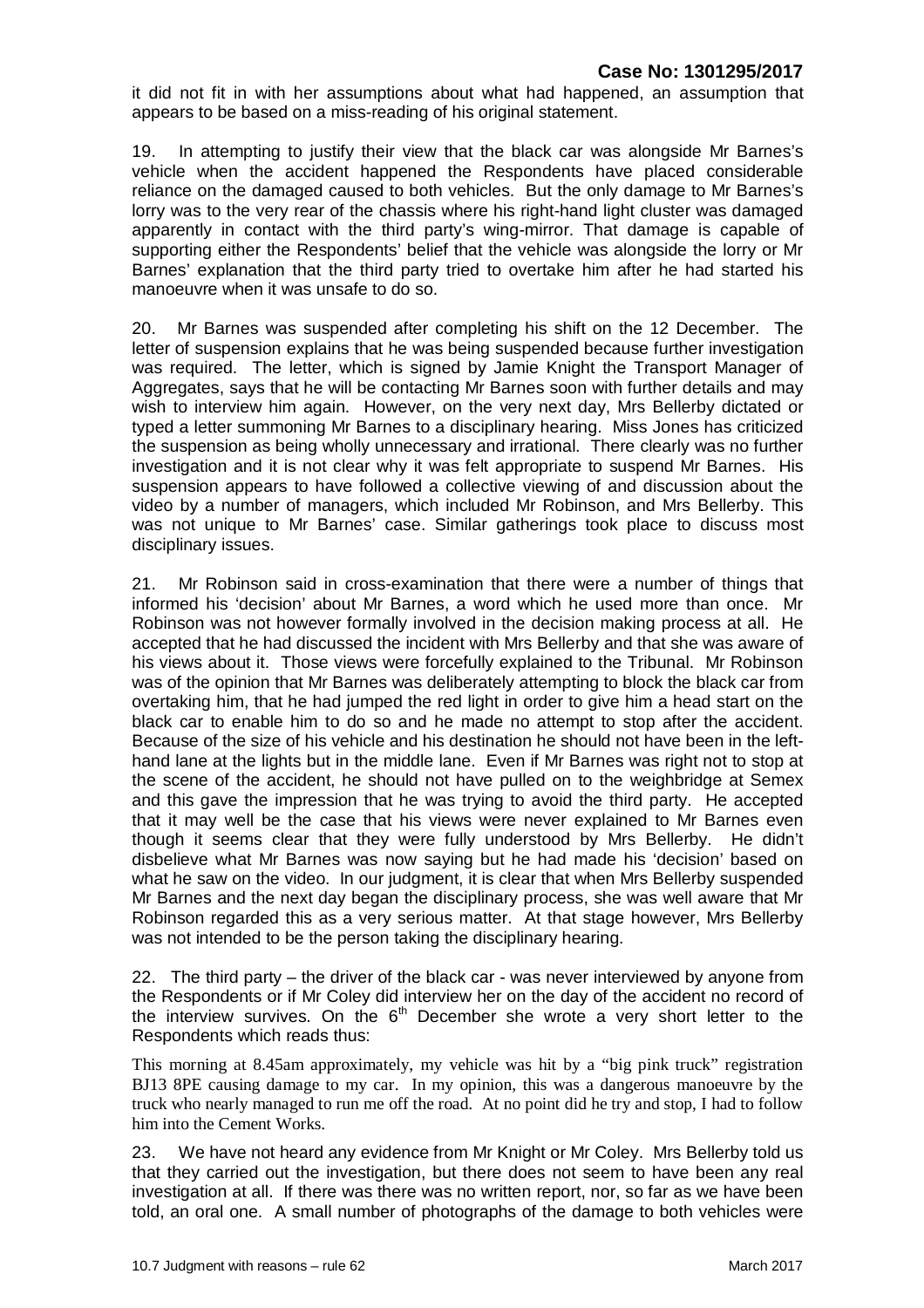taken on the day of the accident, and Mr Barnes appears to have written, in the presence of Mr Coley, a slightly incoherent statement which, at worst, contained a number of ambiguities about which he was never questioned in order to clarify precisely what he meant. The Respondents do not appear to have checked what the parking or waiting restrictions on an urban clearway are. During the course of the hearing, we were given a number of extracts from the Highway Code by Mr Gilmore, but not the relevant one which is at rule 240 which is headed "YOU MUST NOT STOP OR PARK ON …" the list below the heading including "an urban clearway within its hours of operation except to pick up or set down passengers"**.** The wording about urban clearways does not include a phrase used in respect of rural clearways in the same section of the Code, "except in an emergency" although this minor collision could hardly be described as an emergency.

24. The disciplinary hearing was first fixed for 2pm on the  $16<sup>th</sup>$  of December. The letter summoning Mr Barnes to the hearing was dated the  $13<sup>th</sup>$  of December but was delivered to him by hand on the morning of the sixteenth itself. Unsurprisingly, he strongly objected to being required to attend a disciplinary hearing at such short notice and a series of telephone calls succeeded in having it postponed to the 3<sup>rd</sup> of January. He was notified of that hearing by a letter dated  $20<sup>th</sup>$  December. The following disciplinary charges and a warning about the possible sanction were included in the letter:-

- 1. You drove through traffic lights when they were still showing red.
- 2. You veered over to the outside lane and caused an accident with a black Ford Grand C Max… and
- 3. You failed to stop at the scene of the accident.

These are serious allegations and if upheld, could lead to disciplinary sanctions, which could include your immediate dismissal

It is perhaps surprising given the minor nature of the collision, Mr Barnes' length of service, his clean record and the video footage, that the only potential disciplinary outcome mentioned in the letter is immediate dismissal. After listing the enclosures, the letter goes on to say "the possible consequences arising from this meeting might be gross misconduct."

25. The Respondents have a disciplinary policy and procedure, but it does not contain any examples of gross misconduct. Amongst the enclosures with the letter was a memory stick with the footage of the incident. Mr Barnes was unable to access the footage and professional IT advice which his wife obtained, confirmed that it was not accessible in the format provided by the Respondent. At least one request addressed to Mrs Bellerby on the  $30<sup>th</sup>$  of December for replacement footage, produced no response. Mr Ross of Unite the union who represented Mr Barnes at the hearing was therefore not able to see the video footage until the start of the disciplinary hearing on the  $3<sup>rd</sup>$  of January and Mr Barnes was only seeing it for the second time, having first seen it or part of it on the day of the accident.

26. The disciplinary hearing took a very unexpected turn from the outset. It was due to be heard by a Mr Lee Aldridge a Manager employed by one of the Robinson businesses. Mrs Bellerby was there only to offer HR advice and take the notes. However Mr Aldridge was apparently too nervous to conduct the disciplinary hearing and so Mrs Bellerby took the hearing while Mr Aldridge took the notes. At this stage, Mrs Bellerby had only been employed by the Respondents for nine months. The notes of the disciplinary hearing are extremely brief given that the meeting started at 12.50pm and ended at 3.00pm and of poor quality. There were two adjournments during the meeting so the video footage could be reviewed and another adjournment of about 35 minutes while Mrs Bellerby considered her decision and during which she telephoned Mr Robinson. Mrs Bellerby has made much of the fact that after the second viewing of the video, Mr Ross admitted that Mr Barnes had crossed the write line with the lights still on red. However the notes show that on three other occasions, two before the alleged admission and one after it, Mr Ross was saying that Mr Barnes did not cross the white line while the lights were on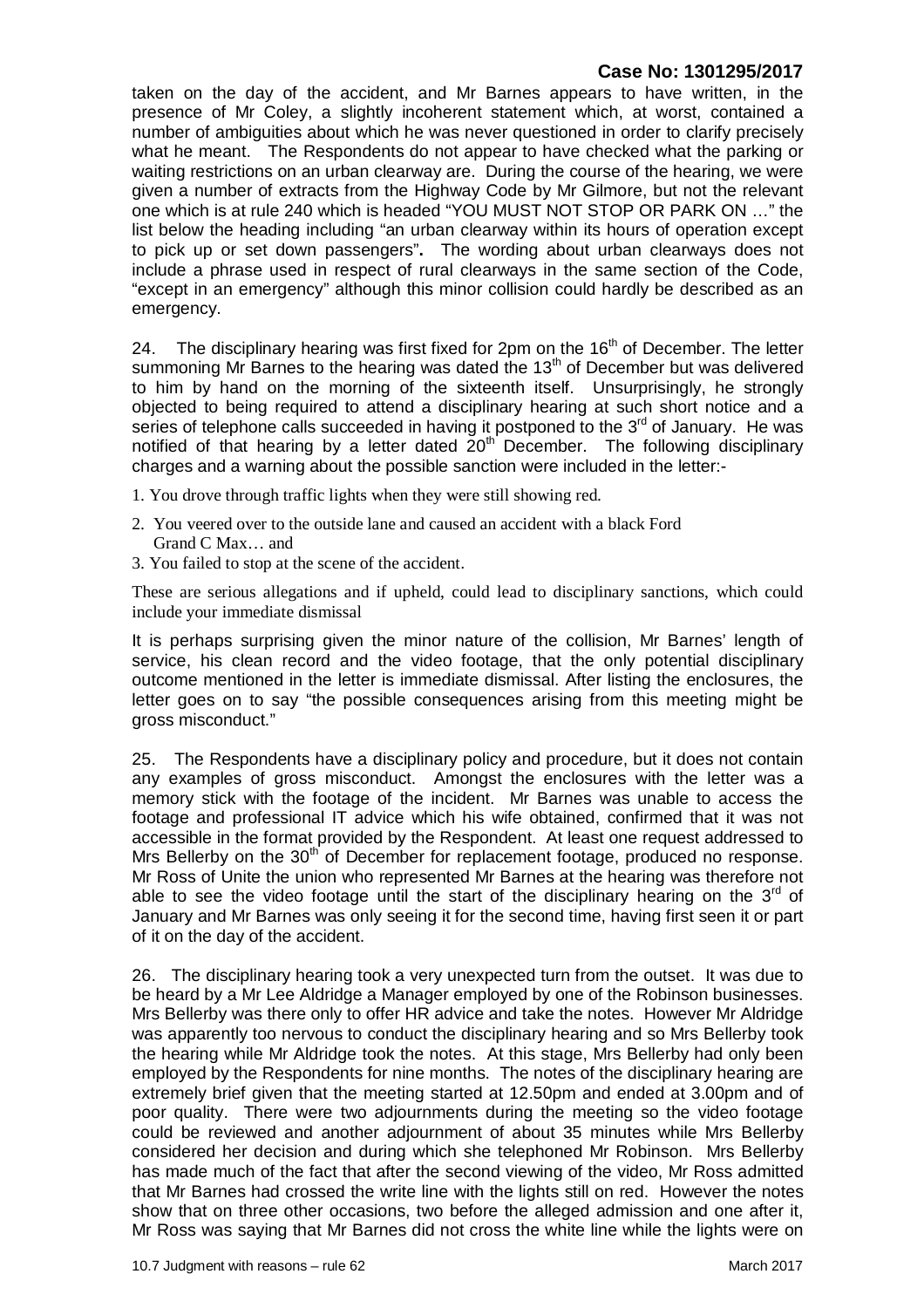red. Most importantly, the notes show him as saying this immediately after the second and longest viewing of the video. During that exchange between Mr Ross and Mrs Bellerby when they are, according to the notes discussing the video, Mr Ross makes it plain that Mr Barnes checked his mirror signalled and manoeuvred safely; the accident was not Mr Barnes's fault, it was because the third party driver was reckless. The notes record Mrs Bellerby as taking a different view.

27. In evidence, Mrs Bellerby told us that she disbelieved Mr Barnes's account of how the accident happened "because it did not match up with my assumptions about what had happened." She accepted that what she was being told about how the accident happened was completely incompatible with what she believed Mr Barnes' original statement to be saying, but she didn't raise this with him or seek clarification. She said that she based her disbelief on an assumption formed from seeing the video footage about what the silver car and the black car would be doing – not what the black car was actually doing as it does not appear in the video after Mr Barnes crossed the first white line. Her assumption must also have been based on the misreading of Mr Barnes' statement. What has only emerged belatedly during the Tribunal hearing is that by the time of the disciplinary hearing, the third party's insurers had admitted liability for the accident. They appear to have changed their view later, apparently in February 2017, possibly influenced by the Respondents' decision to dismiss Mr Barnes' for gross misconduct. There are no documents in the bundle about the insurance claim, which is to say the least surprising, and so it is not clear precisely when the third parties insurers accepted liability, but Mr Robinson in his evidence was clear that they had done so prior to the disciplinary hearing.

28. Mrs Bellerby telephoned Mr Robinson during the meeting before she announced her decision to dismiss Mr Barnes. She told us in evidence that she had discussed the case with him, but she did not remember any specifics. She was keeping him up-to-date, but she was not seeking his approval for her decision to dismiss. Mr Robinson confirmed that that was the nature of the conversation. Before going back into the hearing, Mrs Bellerby spoke to Mr Ross and offered Mr Barnes the opportunity to resign, which was refused on the basis that he felt he had done nothing wrong. Mr Barnes was told that he was dismissed at the conclusion of the hearing; he was told that he had done a careless and reckless manoeuvre and he had failed to stop at the scene of the accident. He was dismissed for gross misconduct. Notice of dismissal was sent to him (addressing him erroneously as "Colin") the same day. The reasons for dismissal were said to be "you drove over a red light: careless and dangerous manoeuvring on the highway: failed to stop at the scene of an accident: bringing the company's reputation into disrepute." The last reason did not feature in the letter inviting Mr Barnes to the disciplinary hearing and does not appear to have been discussed at the hearing. It seems to be based only on the fact that the Respondents' vehicles are painted pink and are therefore immediately recognizable and that the accident took place close to the Semex Depot, Semex being an extremely important customer of the Respondents. Mr Barnes was not however able to deal with any of these matters as he was unaware that they were relevant.

29. During the Tribunal hearing, the video footage was viewed several times. After the hearing and in the absence of the parties, the Tribunal viewed the footage again, at appropriate points doing so frame by frame, a facility that would have been available to the Respondents had they chosen to use it (we have not been told whether they did use frame by frame analysis but it seems unlikely). Doing the best we can given the lack of evidence about the length of the blind spot between the front of the lorry and the edge of what the camera sees, we make the following findings of fact from the video. Mr Barnes does appear to pass the first solid white line at the junction either as or immediately before the red light goes to red and amber. But in any event, the lights go to red/amber well before the front of the vehicle reaches the first dotted line of the pelican crossing. There are no pedestrians in the vicinity. The Highway Code does of course say that red and amber still means stop. The lights go to green probably as Mr Barnes crossed the second dotted white line of the pelican crossing, still well short of the junction itself and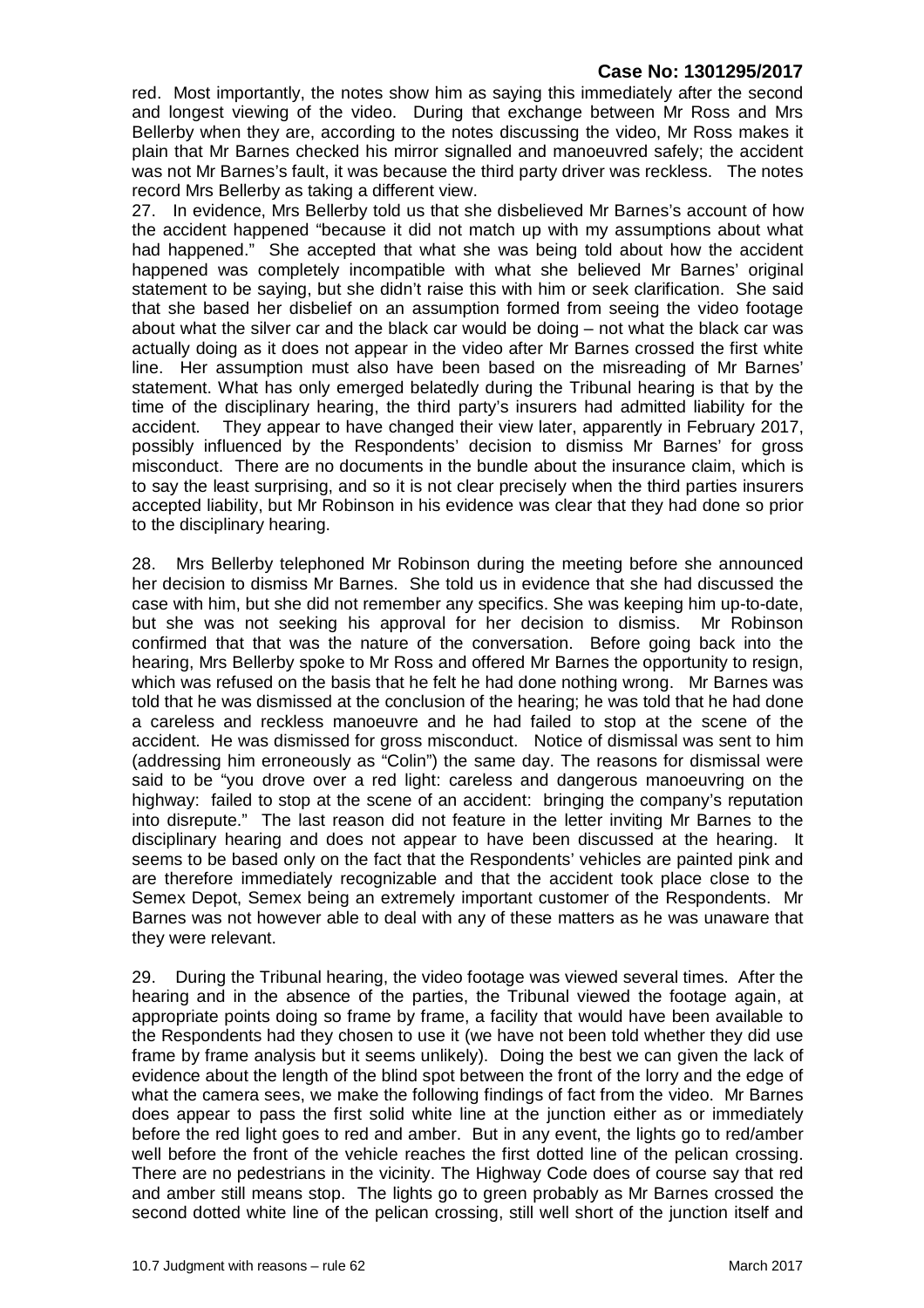before the nearside curb of the road starts to curve left. Given that Mr Barnes would be sitting four to five feet behind the edge of the blind spot, his belief that he saw something slightly different from what is revealed on the camera may well be true. Mr Barnes appears to move towards the middle of the road, straddling the two lanes as he reaches the pelican crossing on the far side of the junction. As he does so, not very far ahead of him, the arrows for filtering from the right hand lane appear, the first arrow being clearly visible as he starts to make his move. Because he almost immediately appears to move slightly back to the left, we assume that the collision took place at that time. The black car is never seen after Mr Barnes crosses the first white line before the junction and he is overtaken in mid-junction by the silver car.

30. Miss Jones submits that no reasonable employer could have concluded from the video footage that Mr Barnes crossed the solid white line on red. We do not agree. Although the Respondents do not seem to have specifically taken account of the length of the blind spot and the distance behind the windscreen that Mr Barnes was sitting, he does appear to cross the white line when the traffic lights were on red, but only by a split second. He was moving at not much more than walking pace at that point and accelerating slowly. On Mr Robinson's own account of what he saw on the video, the lights turned green three seconds after Mr Barnes crossed the white line. In our judgment however, no reasonable employer could have concluded from the video footage alone that Mr Barnes deliberately jumped the red lights which was Mrs Bellerby's conclusion. She said that the video showed that Mr Barnes barely stops and then starts up again before the lights change. She admitted that he may have simply got his timing wrong and that she didn't know what was going through his head, but she saw it as a deliberate act. She felt that it was deliberate because he wanted to get ahead of the other car. She did however accept that it was part of fuel efficiency training for drivers not to come to a dead stand at traffic lights.

31. During the course of the disciplinary hearing, Mr Barnes and Mr Ross described Mr Barnes' manoeuvre as 'taking command of the road', which Mrs Bellerby took to be an admission that he was making sure that no one else was going to be allowed to pass him i.e. that it was an aggressive action, but she did not ask him to confirm if that is what he meant. She accepts that during the course of the disciplinary hearing Mr Barnes explained to her (the minutes erroneously record him as showing her a press-cutting which was in fact about something else entirely) that at some time in the past he had been forced off the road at this junction by another heavy goods vehicle who had cut in from the right to prevent him moving into the centre of the road and that 'taking command of the road' was in fact a defensive manoeuvre designed to prevent a similar occurrence. He also explained that the Highway Code required vehicles to filter in turn at such a junction and that he was filtering behind the silver car and in front of the black car. Mrs Bellerby's recollection of whether this was said at the disciplinary hearing fails her, and at one stage of her evidence she said that she could remember nothing about the hearing other than what appeared in the notes although she later retracted that statement. Despite the fact that the notes are silent on many of these points we accept Mr Ross's and Mr Barnes' evidence that this explanation was given.

32. Mrs Bellerby's view that jumping the red lights was 'deliberate' by which she means aggressive, seems to be part of a narrative which the Respondents created at a very early stage which feeds upon itself and which derives from the misreading of Mr Barnes original statement, which the Respondents wrongly believed contains an admission that he knew the black car was alongside him when he moved across to the right.

33. Mr Barnes appealed against the decision to dismiss him. The letter of appeal which is dated 10th January 2017 says that the decision to dismiss was extremely harsh and unfair, given that he did not cause the accident and he followed the stopping procedure when it was safe to do so. As had been stated in the disciplinary hearing, the accident had occurred on a "no stopping urban clearway." Mr Barnes also stated in the letter that he had been led to believe that other drivers within the company have had similar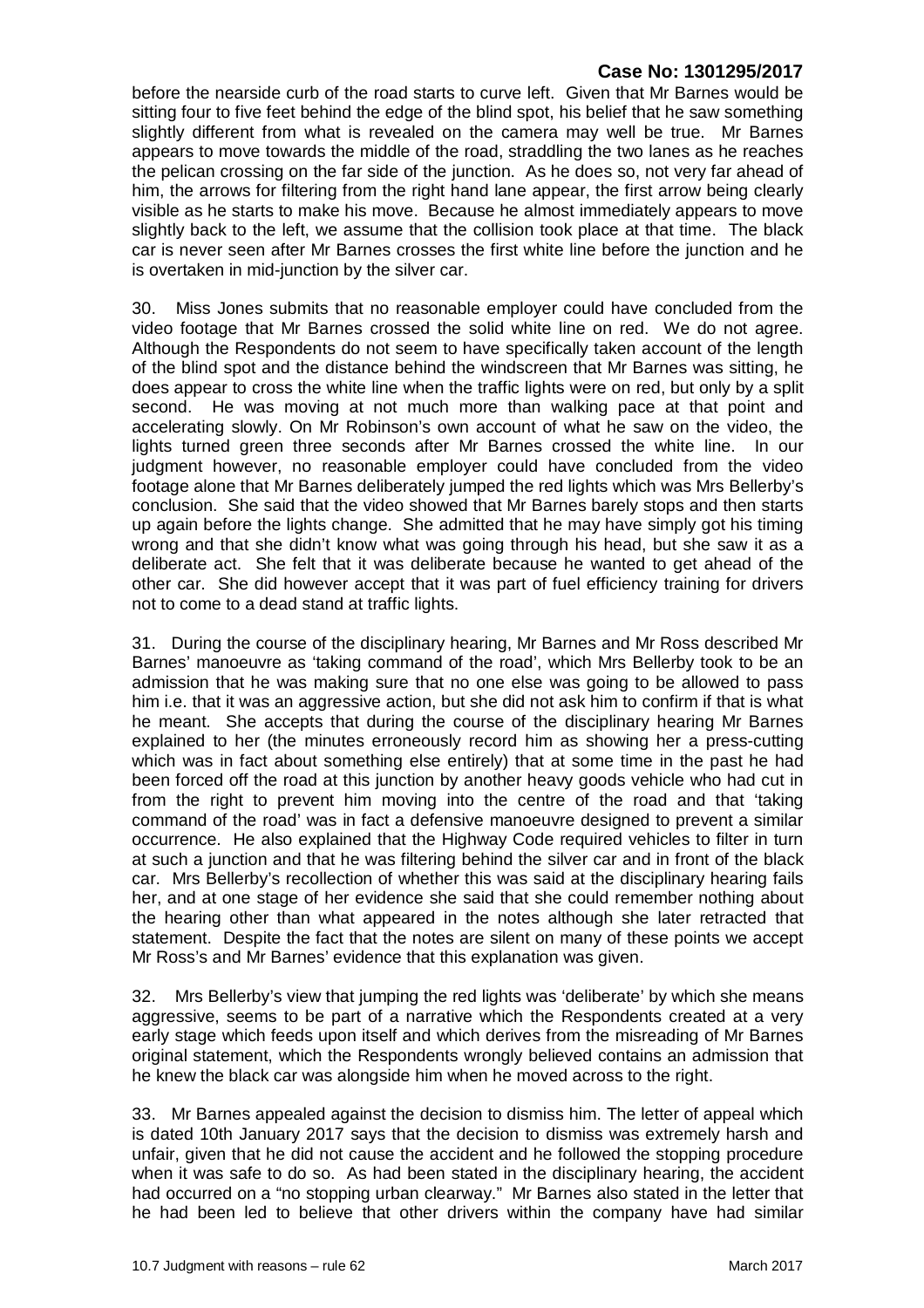accidents and have been kept on which leads him to believe that he is being discriminated against because of his ethnic origin. "I am black and the other said workers are white". He then writes:

Throughout this process I have felt that you have already reached your decision and you are just going through the motions and in today's society, I cannot even put down in words how this has made me feel to be discriminated against because of my colour and also potential stigma for Robinsons…..

34. In response, Mrs Bellerby wrote; "For the record, we employ many people from different ethnic origins and operate as an equal opportunities employer." She also said that Richard Parker, the senior transport manager at Robinsons of Worcester who would hear the appeal "will consider this allegation that race was part of the decision making process as one of your grounds of appeal." Prior to the appeal, Mr Barnes was sent a fresh copy of the footage from the in-cab camera, but once again it was in a format that he could not access. Despite Mrs Bellerby's letter, Mr Parker refused to consider the allegations of differential treatment and race discrimination. The minutes of the meeting record him as simply repeating what Mrs Bellerby had said - that the Respondents were an equal opportunities employer which employs various ethnic minorities. Mr Parker explained in evidence that he did not think the circumstances of the other accidents were of any relevance and he considered only the evidence concerning Mr Barnes accident. Mr Parker accepted that he personally had no knowledge of the junction where the accident happened. The minutes of the appeal hearing record him as saying that he believed that Mr Barnes manoeuvre was "deliberate, aggressive and dangerous which could have caused a serious collision with oncoming traffic for the third party." When this was explored in cross-examination he said that he thought that unless the third party had braked sharply to avoid the collision she would have been forced across the central reservation into the path of oncoming traffic. He had to accept that the claim that the third party had braked sharply was pure guesswork on his part. She had never been interviewed and her letter of complaint makes no reference to having to brake sharply.

35. Before turning to our conclusions about the unfair dismissal, we need to deal with two points raised by Mr Gilmore in his closing submissions about Mr Barnes. In attacking Mr Barnes's credibility as a witness Mr Gilmore referred to his "arrogant demeanour" as displayed on the first day of the hearing and by using words such as "take command of the road". His arrogance was also said to be demonstrated by his inability to accept that he had done anything wrong or to show remorse or concern about what had happened. In our judgment, Mr Barnes showed no such demeanour during the hearing. He was certainly indignant and felt strongly that he had been seriously wronged by the Respondents but that was all. The words "take command of the road" are not arrogant and aggressive if Mr Barnes's explanation for their use – having previously been on the receiving end of bad driving by another HGV at the same junction and being anxious to avoid a similar occurrence – is accepted. Quite the reverse in fact. Mr Barnes did not accept that he had done anything wrong because he sincerely believed that to be the case.

36. We also reject Mr Gilmore's suggestion that Mr Barnes' evidence lacked creditability because there were inconsistencies between his case and the video evidence. While it is true that the video footage appears to show Mr Barnes' vehicle going over a red light, the Respondents failure to measure the length of the blind spot and the distance from the windscreen to where he was sitting, does not eliminate the possibility that what he saw was slightly different from what the video camera records. Mr Barnes could genuinely have thought that he crossed on red/amber and from his position in the cab his body rather than the front of the lorry might have crossed on red/amber given the very slow speed at which the vehicle was travelling. It is not correct, as Mr Gilmore asserts, that Mr Ross's evidence on this point is inconsistent. The basis for that allegation is the completely inadequate notes of the disciplinary hearing which three times record Mr Ross as saying that Mr Barnes did not cross on red, but only once appear to record him accepting that he had crossed on red. Any other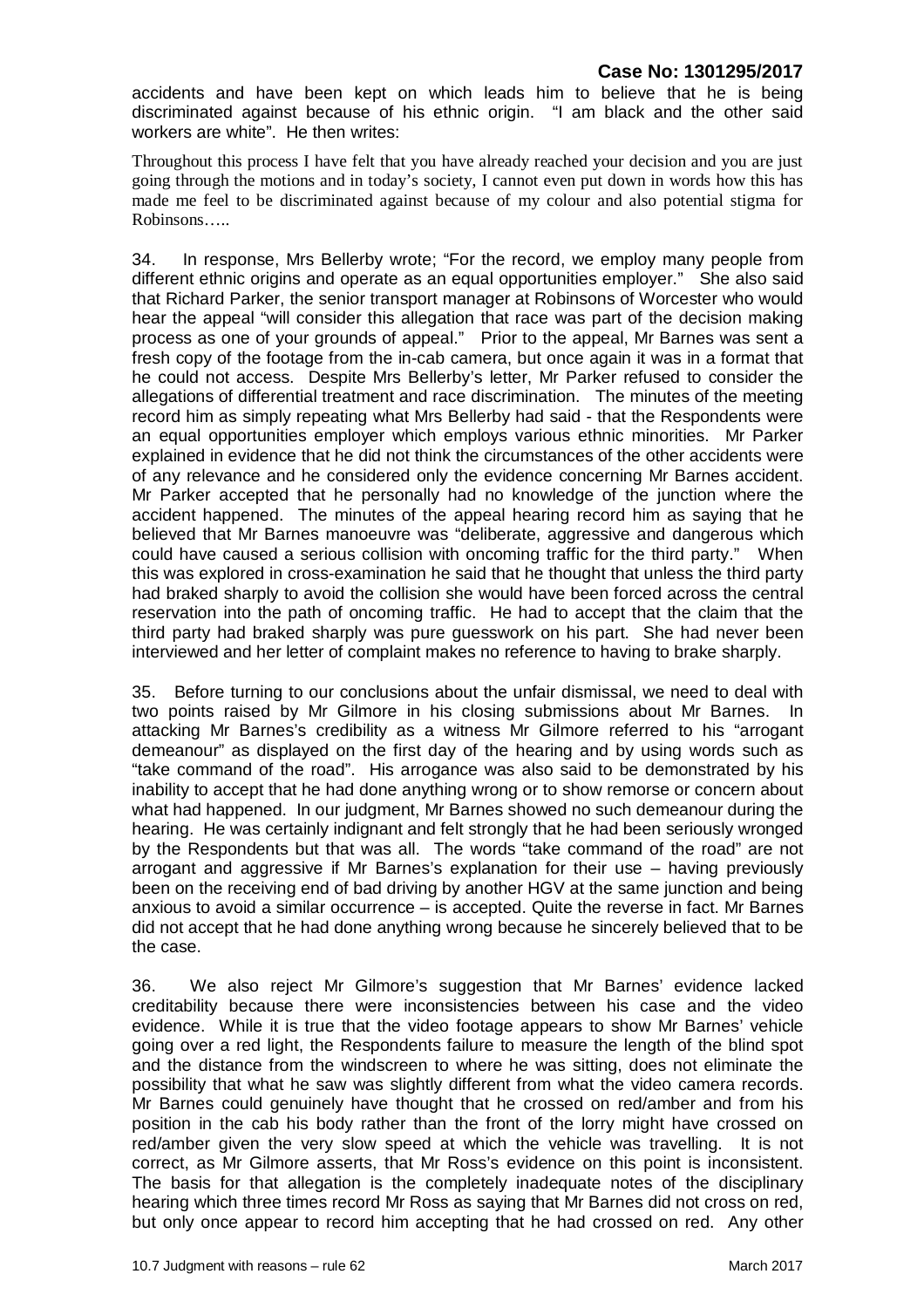inconsistencies between Mr Barnes first witness statement and what is shown on the video can be put down to lapse of memory.

37. Despite Mr Robinson's acceptance that the Respondents' initial reading of Mr Barnes' witness statement was incorrect and that it in fact says the opposite of what they believed it to say about how the accident happened, Mr Gilmore still appears to be asserting that the collision took place down the side of Mr Barnes' vehicle. From the photographs however the collision seems to have been between the wing-mirror of the black car and the rear most part of the chassis of the lorry. Mr Gilmore also accuses Mr Barnes of inconsistencies (wrong accounts) of what happened in the comparators cases all to suit his own case. Given that Mr Barnes will have only had second-hand knowledge of many of those incidences that allegation is unjustified. We see nothing in Mr Barnes's evidence or his demeanour as a witness to make us doubtful of his credibility.

#### **Conclusions on unfair dismissal**

38. In our judgment, Mr Barnes' dismissal was both procedurally and substantively unfair. There was a wholly inadequate investigation and there were no grounds at all for believing that he was guilty of deliberately aggressive and dangerous driving. To the extent that it is possible from the material provided by the Respondents both to themselves and to us, to say that he was in any way at fault for the accident, dismissal would have been manifestly outside the range of reasonable responses.

39. The procedural shortcomings are numerous. The third party was never interviewed. In particular no attempt was made to get her views on Mr Barnes' explanation for how the accident happened or whether, because he was unable to stop at the scene of the accident, he had put on his hazard warning lights and overhead beacon to indicate to her that she should follow him. Mrs Bellerby claimed that Mr Cole and Mr Knight had attempted to contact the third party without success but we were not told when or how and we heard no evidence from either Mr Cole or Mr Knight. The Respondents did not investigate the precise nature of the restrictions applying to stopping on an urban clearway. Instead they seem to have just assumed that because there was an accident Mr Barnes should have stopped to exchange documentation in the normal way. This is borne out by the fact that in closing submissions it was the part of the Highway Code relating to exchange of documents rather than the part of the Highway Code relating to stopping on urban clearways that Mr Gilmore produced to the Tribunal. The video footage was viewed at a very early stage by a group of people which included Mr Robinson who clearly formed strong views about Mr Barnes culpability which he seems to have made clear to those present and which must have strongly influenced Mrs Bellerby who was the ultimate decision maker. Mr Robinson's views were based, at least in part, on a belief that Mr Barnes statement contained an admission that when he started his manoeuvre the third party's car was alongside him, a belief which Mr Robinson accepted in cross-examination was wrong in the light of the statement read as a whole.

40. Mr Robinson's belief that Mr Barnes had deliberately jumped the lights to enable him to get ahead of the third party vehicle so as to block her path was never put to Mr Barnes who therefore had no chance to comment on it. That belief is not based on anything said by the third party and no reasonable employer could have reached that view on the evidence of the video footage alone. The only reasonable conclusion from the video footage was that Mr Barnes crossed the white line a fraction of a second before the lights turned red and amber as part of a practice of rolling starts at traffic lights which HGV drivers are trained to do as a fuel economy measure. The belief seems to be part of the narrative of deliberately aggressive driving which, other than the mistaken reading of Mr Barnes' initial statement, has no foundation in the evidence.

41. No reasonable employer could have rejected Mr Barnes' explanation that he checked his mirror and signalled and established it was safe to move before he began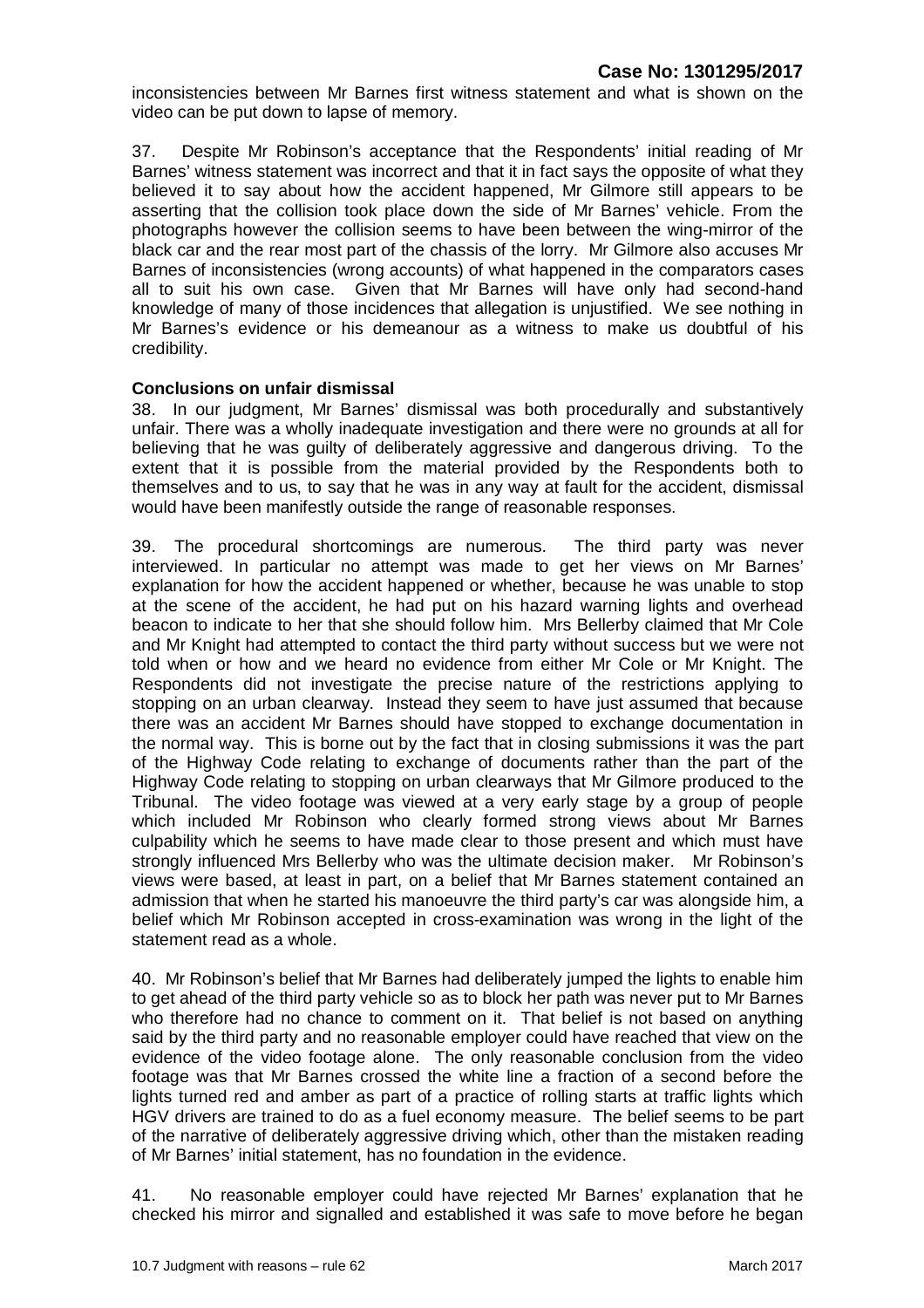his manoeuvre, simply because it did not fit in with their pre-conceived assumptions about how the accident happened, an assumption apparently based in part at least on the false reading of Mr Barnes' statement promulgated by Mr Robinson and accepted by Mrs Bellerby. No reasonable employer could have ignored the fact that at the time of the disciplinary and appeal hearings the third party's insurers were admitting liability for the accident - a fact, to say the least, that was not broadcast by the Respondents during the Tribunal hearing. During the hearing before the Tribunal, much has been made of the absence of evidence to corroborate Mr Barnes' story, but the fact that the third party's insurers were admitting liability was, as any reasonable employer would have recognised, extremely strong corroboration.

42. Given the nature of the collision and the rules regarding stopping in urban clearways, no reasonable employer could have concluded that Mr Barnes was deserving of any kind of disciplinary sanction for not stopping given what followed in the next few minutes. Although the Highway Code only refers to stopping in an emergency in rural clearways and this was an urban clearway, this was not an emergency. To the extent that this disciplinary offence may have changed during the disciplinary process into not stopping at the nearest and most convenient opportunity rather than not stopping at the scene, it was never explored with Mr Barnes and the overt reason for his dismissal remained not stopping at the scene. Although Mr Parker appears to have accepted Mr Barnes' explanation that he could not stop at the scene, in evidence before us, the Respondents refused to accept Mr Parker's view as being correct.

43. No reasonable employer, on the evidence available to the Respondent, could have rejected Mr Barnes' explanation that his manoeuvre was not aggressive, deliberate and dangerous, but an attempt to safely position his vehicle in the queue approaching the single carriageway section of the road. No reasonable employer could have concluded that Mr Barnes's statement contained an admission that the third party vehicle had been alongside him as he started to move across and the Respondents never explored with him what he meant by "taking command of the road" before concluding that it had bullying and aggressive connotations. Given Mr Barnes' explanation that the manoeuvre was defensive and he had made it at least in part because he had once been the victim of another HGV driver at this junction who had cut in from the right and forced him off the road, the Respondents' interpretation of that phrase was not one which was open to the reasonable employer on the evidence available to them. In his letter of appeal, Mr Barnes asserted that Mrs Bellerby went into the disciplinary hearing with a closed mind. In our judgment there is considerable substance in that belief given both her dismissal of Mr Barnes' explanation because it did not match her preconceptions about the accident and the influence that she must have been under from Mr Robinson's very strongly expressed views about the seriousness of Mr Barnes' driving.

44. The appeal added to, rather than remedied the unfairness by refusing to investigate Mr Barnes' claim that he was being treated less favourably on the grounds of race than other drivers involved in minor collisions and by introducing the wholly novel and unsupported theory that the third party had managed to avoid being forced off the road only by braking sharply, a complaint that was never made by the third party and did not feature at the disciplinary stage.

45. The complaint of unfair dismissal therefore succeeds. We will now turn to the complaint of race discrimination.

#### **Additional findings of fact**

46. Mr Barnes is black Afro-Caribbean. He was the only black person employed by either Robinsons of Worcester Ltd or Robinsons of Worcester Aggregates Ltd although both companies each employed one person of mixed race. All of the other drivers at the time of the accident were white, though not necessarily white British. Mr Barnes bases his complaint of race discrimination on a number of incidents, which he says are comparable to his, where either no disciplinary action was taken against the driver or the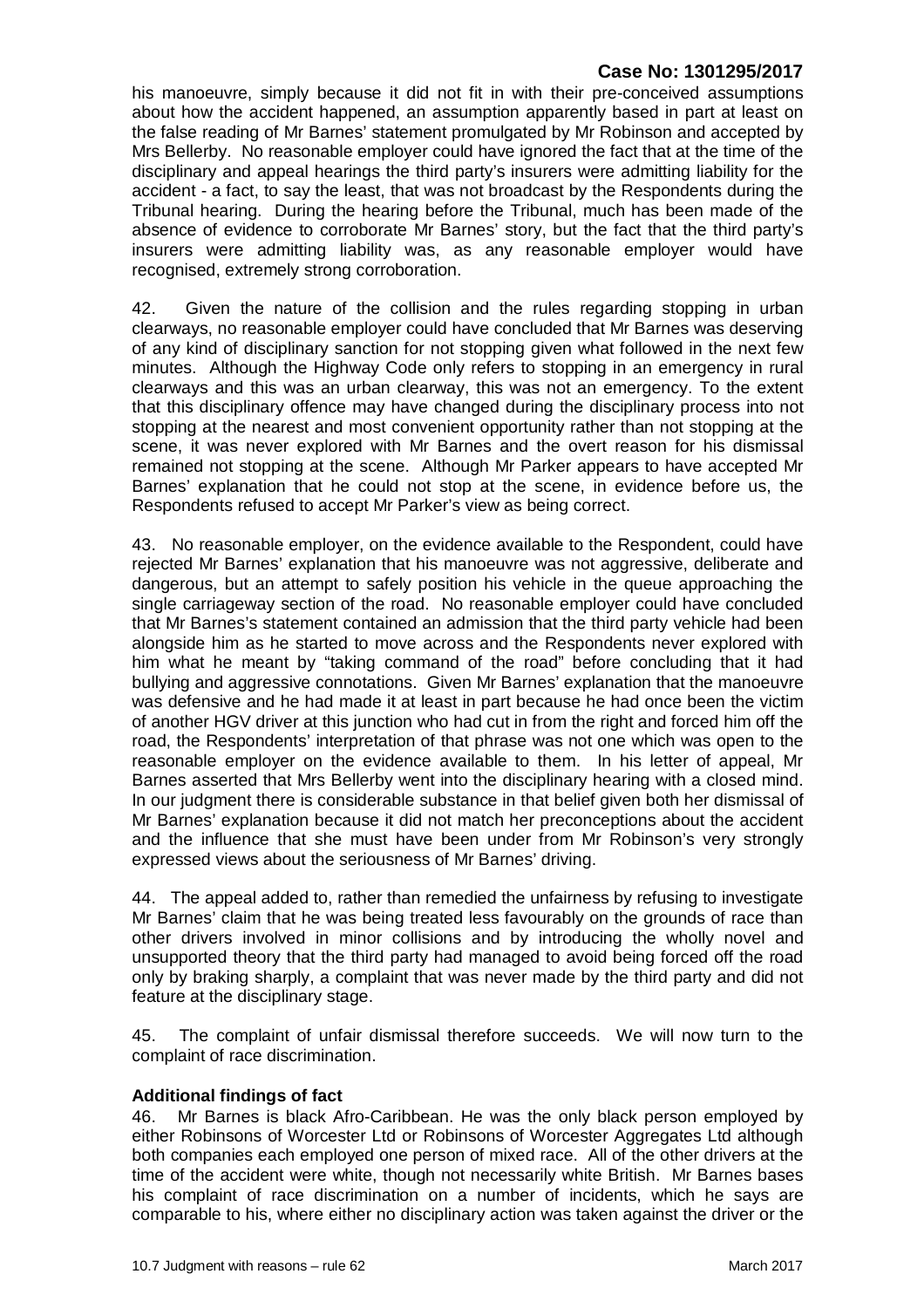disciplinary sanction was not dismissal. Although in each case the final decision maker was different, Mr Robinson accepted in evidence that the kind of group discussion which took place in Mr Barnes' case before the decision was made to move to a disciplinary hearing was commonplace at the Respondents and that he would have been involved in similar discussions about at least some of the comparator cases. In connection with his involvement with Mr Barnes, he used the word 'decision' on a number of occasions even though he was not the decision maker. It is therefore reasonable to assume on the balance of probabilities that he had at least some influence on the final decisions in at least some of the comparator cases.

47. Mr Barnes does not of course suggest that no white driver has ever been dismissed by the Respondents. However, we have heard almost nothing about white drivers who have been dismissed, one instance of which being a case where the reason for dismissal included a threat to kill. There seems to be a presumption against dismissal. Mr Robinson made it clear that one does not dismiss drivers lightly because there is a driver shortage and at any time his business has to rely on a number of agency drivers.

48. Although no complaint of race discrimination is made about the disciplinary process in Mr Barnes' case, it is a feature of all of the comparator cases that the driver involved was always given the benefit of the doubt and the most favourable construction was always put on their actions, whereas in Mr Barnes' case, right from the outset, the opposite appears to have been true and the worst possible construction was placed on his actions. Other drivers' accounts of the accidents were accepted almost without question and where there was what seems to us obviously culpable and blameworthy behaviour, exculpatory assumptions were made.

49. The first comparator is Mr Catalan Micu. On the  $10<sup>th</sup>$  of November 2016 Mr Micu was driving northbound on the M6 motorway. He was driving in lane one of a three lane section at a point where the hard shoulder became lane one of a four lane section. He wished to move into lane one, the former hard shoulder. He checked his mirrors, saw nothing, checked them again, signalled and started to move into lane one when he heard a loud bang and noticed a small black car broadside on to his cab. He immediately braked, stopped his vehicle and went to approach the driver of the other car who turned out to be an off-duty police officer. The police were called. Mr Robinson said that Mr Micu had not been driving for the company very long and that blind spots are a big problem with trucks, even with experienced drivers. He was unable to say if Mr Micu could have avoided the accident or not. He had made a mistake but his behaviour was not intentional. There does not to appear to have been any investigation beyond taking a statement from Mr Micu and in Mr Robinson's view, no further investigation was warranted. The company accepted liability for the accident. Mr Micu was an agency driver and his services could very easily been dispensed with. Mr Robinson's response was that if he stopped using drivers who have low impact motorway collisions he wouldn't have many drivers left.

50. The next comparator is Szymon Cohnke who changed lanes whilst driving on a motorway but failed to notice as he did so that the van in front of him had stopped. Mr Robinson accepted that Mr Cohnke had not been paying attention, but apart from exchanging insurance particulars and getting Mr Cohnke to complete a form for the insurance company there was no other investigation. Mr Robinson again emphasized that in Mr Cohnke's case there was no intention involved. When he was asked to explain why in both the case of Mr Micu and Mr Cohnke he had referred to lack of intention, he said that he was not implying that Mr Barnes had deliberately struck the black car, but in his case the collision was the outcome of a manoeuvre which Mr Robinson regarded as deliberate, or intentional.

51. The next comparator is William Finch who was travelling down the A4071, the same road on which Mr Barnes had his accident. He was following a learner driver in a car which suddenly and unexpectedly braked and his lorry ran into the back of it. The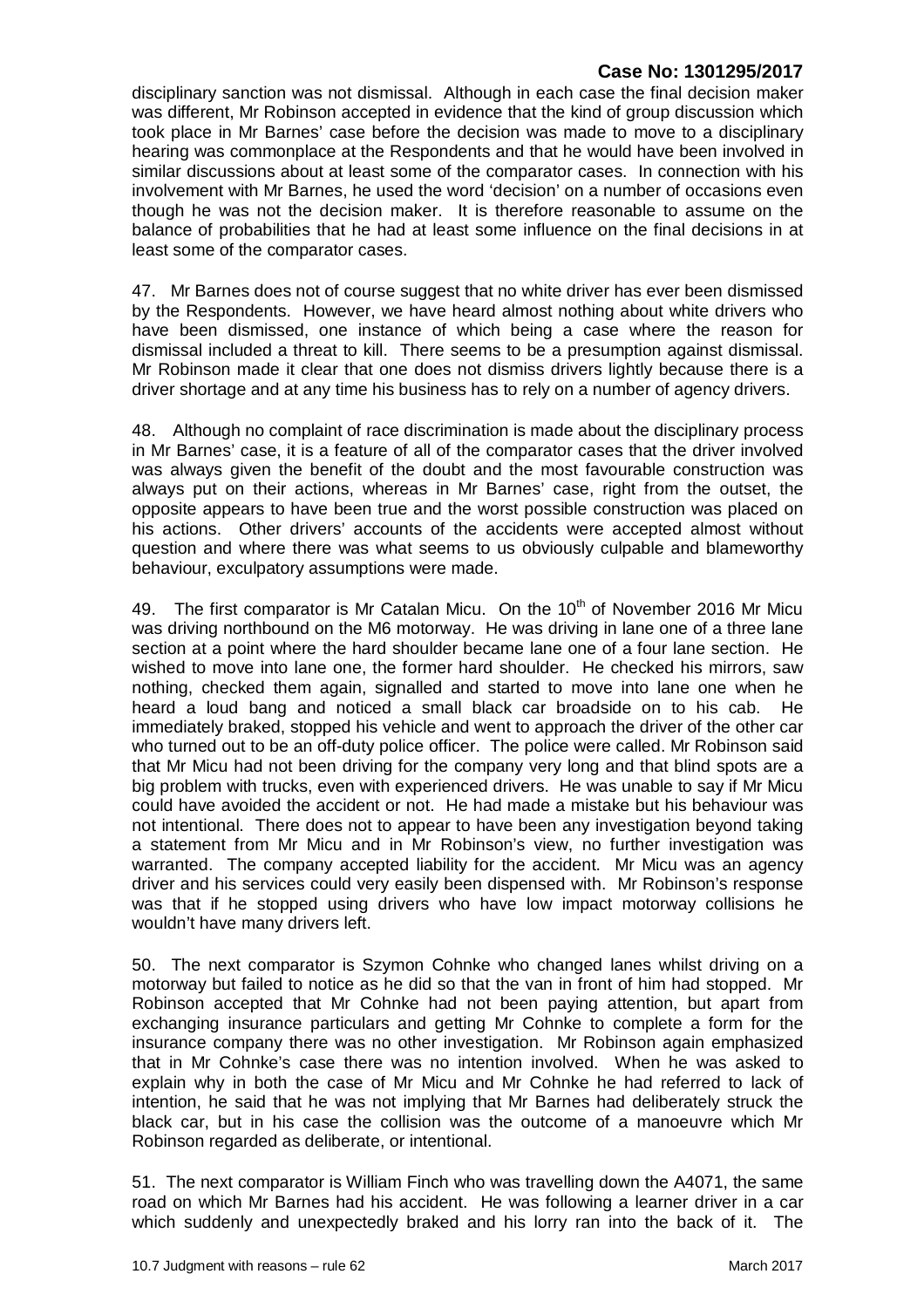instructor got out and apologized to him as the learner driver had hit the wrong pedal but the Respondents' insurers had to accept liability because Mr Finch had been driving too close. There was a claim for damages for personal injury as a result of the accident. Mr Robinson had to admit that driving too close can be dangerous, but he seemed to excuse Mr Finch by saying that with so many vehicles congregating at junctions it is evitable that you get too close. He does not know what Mr Finch's speed was at the time of the accident and he had to agree that Mr Finch would not accept that the accident was his fault. However, Mr Robinson would not agree that driving too close behind a learner driver could be viewed as deliberate, aggressive, driving. There was no further investigation into Mr Finch's accident and there was never any consideration of disciplinary action. In Mr Finch's case, no video footage was available.

52. The next comparator is Mr Ben Warman. He caused very significant damage to the Semex plant by causing the raised body of his vehicle to strike an overhead gantry. He appears to have been unaware that the body was raised, despite there being both an audible and a visual warning in the cab. Mr Robinson agreed that Mr Warman had failed to follow proper systems. He was only given a first written warning for this offence, although he was dismissed soon after for unspecified reasons. No consideration seems to have been given to the rather obvious possibility of Mr Warman's actions bringing the company into disrepute and once again, Mr Robinson refers to lack of intention on his part in driving up the ramp with the vehicle body raised.

53. The next comparator is Mr Alan Misca who was involved in what Mr Robinson now accepts was a very serious incident, so serious in fact that Mr Misca was prosecuted. He was in collision with a barrier at the entrance to the wheel wash on the Royal Portbury Dock Bristol. The barrier is said to have been lifted out of the ground with its concrete foundations and carried through the wash and left on the exit. The email from the Royal Portbury Dock Chief of Police sent to the Respondents about the incident, notes that the collision was sufficiently serious to have indicated that the driver must have been aware of it and in consequence that he was required to stop and notify the port authorities which Mr Misca did not do. He did however stop once he got outside the port. He got out of his cab and CCTV footage revealed pooled diesel on the road surface which in turn indicated that the fuel tank was probably leaking heavily at that time. When Mr Misca arrived at the Avonmouth Dock on the other side of the river Avon, he spoke to a police support officer at the gate and apparently told him that his tank may have split. Mr Misca was also discovered to have driven in excess of the maximum fifteen hour working day permitted by driver regulations.

54. Mr Misca apparently told the Respondents that he wasn't aware that he was leaking fuel which the Respondents accepted. When it was drawn to his attention that the email from the port police appeared to say that Mr Misca was aware of the leak, Mr Robinson replied that that was just their view. He said that he had no clear recollection of this incident and he was just relying on the documents for his evidence. However he was able to give Mr Misca the benefit of the doubt by saying he thought that what had happened after the original collision came from panic. It is not at all clear that that was a claim made by Mr Misca; it just seems to be Mr Robinson's explanation. Mr Misca was invited to attend a disciplinary hearing. The charges were colliding with the wheel wash and barrier, failing to stop at the incident and driving above the legal driving time of fifteen hours per day. The letter merely says that the possible consequences might be a written warning or a final written warning. Ultimately, he was given a final written warning. Mr Robinson accepted that driving above the legal limit of fifteen hours a day is an offence which attracts a fine. Mr Misca was prosecuted and fined £750.00 but Mr Robinson is unclear for what offence. However Mr Robinson believes that Mr Misca did not knowingly exceed the fifteen hour limit. He had apparently been asked if he had sufficient time to drive back and had said that he had, but he had failed to get home within the limit. Mr Robinson was unable to say how many hours over the limit Mr Misca had been. Despite having earlier said in evidence that he had had little to do with the case at the time, he was able to give his view that this was just poor time keeping and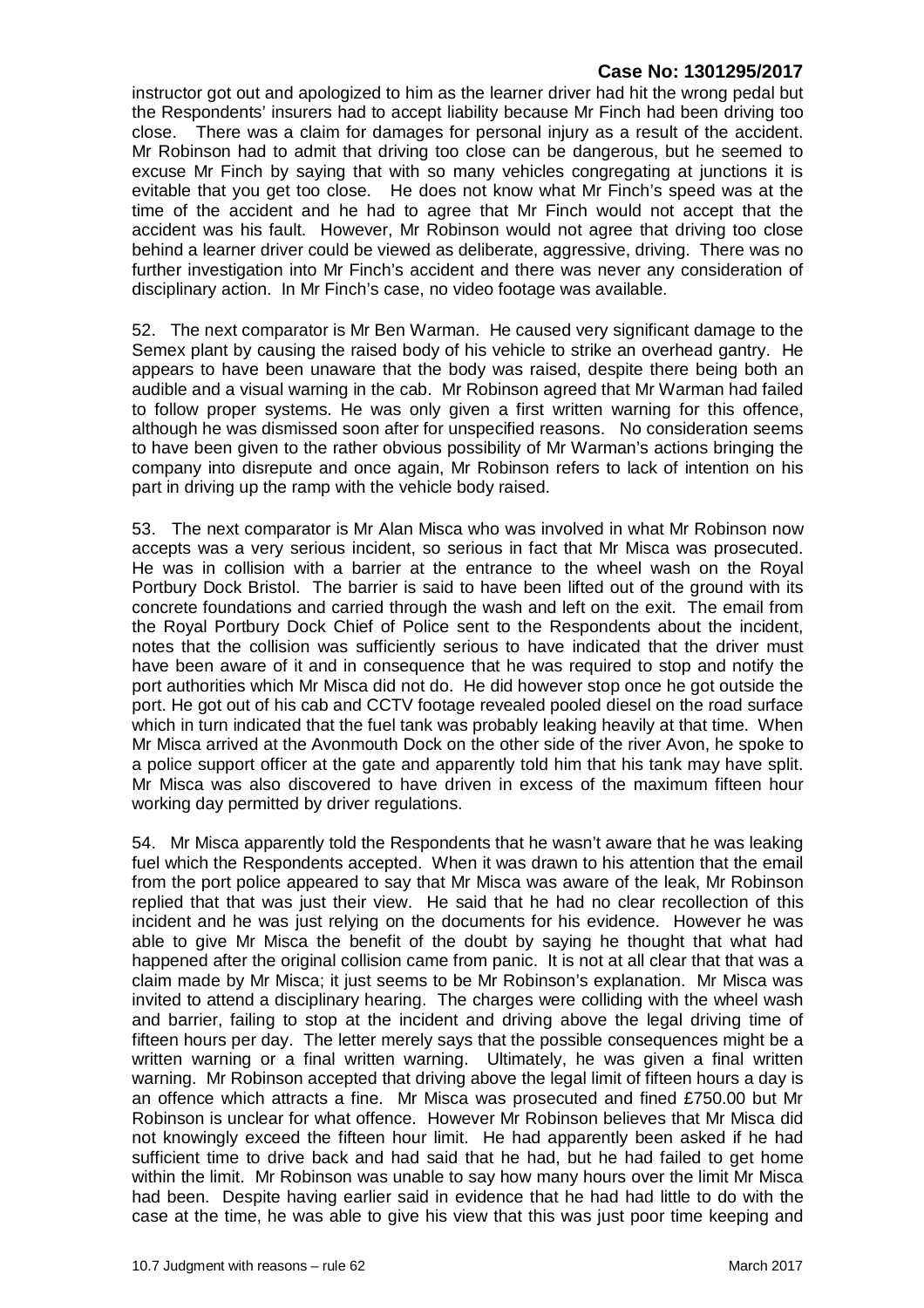not deliberate. His recollection was that the manager dealing with the disciplinary hearing thought it was unintentional.

55. When his attention was drawn to an email from one of the managers which included this sentence "Alan stated that he wanted to do the best for ROW but knew he made the wrong decision when he had already been asked not to drive the vehicle" Mr Robinson had to agree that it did suggest that Mr Misca knew he should not have been driving because of his hours. However at the time Mr Robinson said he did not consider it was a deliberate act. He accepted that he was giving Mr Misca the benefit of the doubt, he did not think that Mr Misca intended to do what he did, although he had to acknowledge that Mr Misca had apologized for knowingly exceeding his hours. There was a claim by the Port Authority for the cost of the damage and although Mr Robinson accepted that he had not spoken to Mr Misca about it, he was able to say that he thought part of the reason why Mr Misca had not reported the accident was because he had panicked. He did accept that the incident would have brought the company's reputation into disrepute and that there was nothing in the paperwork to suggest that a gross misconduct charge had ever been considered. In hindsight he felt that Mr Misca should have been dismissed but at the time, he had "two very headstrong managers."

56. The next comparator is Russell Cutter. He was involved in either a collision or a near miss with another vehicle at a crossroads. He had been driving on the main road and in his accident report form he said that the car pulled out on him at the crossroads. Mr Robinson said simply that he had concluded from that extremely brief statement that this wasn't Mr Cutter's fault. He was aware that the Respondents' insurers had disputed liability but he did not know what the outcome was. There had been no further investigation by the Respondents. When the presence of a Warwickshire Police compliments slip in the bundle was drawn to his attention, he had to accept that the Police had been called to the scene. When it was put to him that Mr Barnes had been ahead of the accident on his way to Semex and returning had noticed an ambulance at the scene, Mr Robinson said that he did not know if that was the case even though Mr Barnes was saying that it was. "I have no evidence to prove either way if an ambulance attended". The impression he gave by this answer was that he was reluctant to accept at face value anything which Mr Barnes said. Mr Robinson had to accept that if an ambulance had attended, it was probably quite a serious accident. He would assume that the manager had attended the site but there was no record on file to show that he had.

57. The next comparator is Steven Whitcombe. He was involved in two incidents only ten days apart. In the first one he drove his vehicle into a ditch when taking avoiding action from a white van coming towards him on the other carriageway. The Respondents took no action as the police described it as an unfortunate incident. Ten days later, his vehicle struck an overhead gantry; Mr Whitcombe abandoned the vehicle on site and left the business never to return.

58. Finally, Mr Paul Adams who at various times has been employed by the Respondents as a manager. There is one very short note in Mr Adams' handwriting in the bundle. He was involved in a collision with another vehicle which he failed to see. Mr Robinson accepted that the accident was entirely Mr Adams's fault and was dangerous. Mr Adams gave no explanation for the accident , and from the Respondents records he does not appear to have been asked for one and there was no investigation. He had been employed by the Respondent as a manager, had left the business but had come back and at the time of the accident was a driver with some supervisory duties. He was promoted to manager again shortly afterward the accident. Mr Robinson told us that the company just saw this as an accident: "they happen".

59. Summing up the comparator incidents, Mr Robinson said that he looked at all of them as just accidents and he did not think he had been lenient other than in Mr Misca's case, as looking at it again, he felt that Mr Misca should have been dismissed. He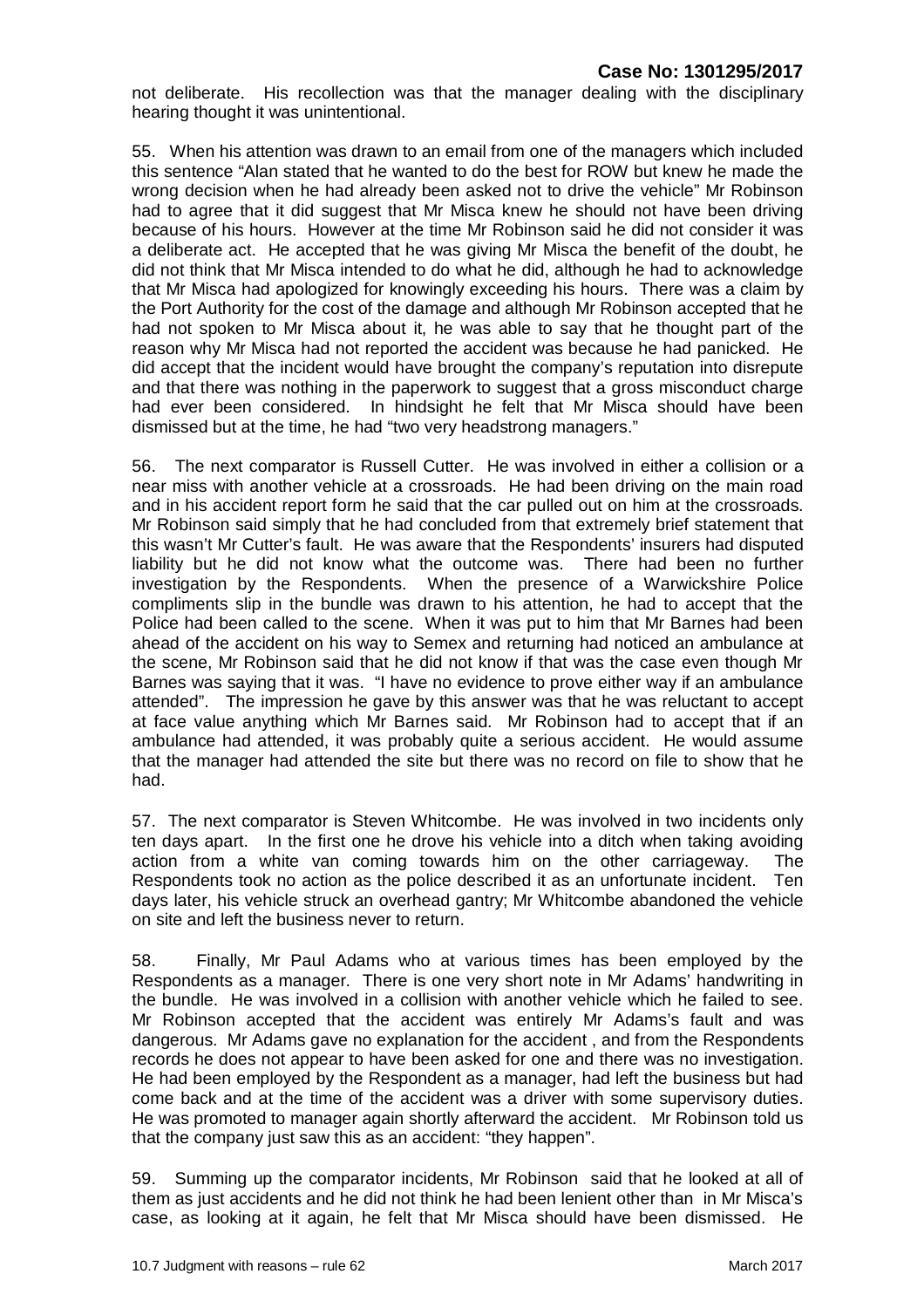accepted that the benefit of the doubt had been exercised in all of the comparator cases, but not in the case of Mr Barnes.

#### **The Law**

60. The complaint is one of direct discrimination on the grounds of Mr Barnes' race. Section 13 of the Equality Act 2010 is in Chapter 2 of Part II of the Act, the Chapter which deals with prohibited conduct. Direct discrimination is defined in section 13(1) as follows:

A person (A) discriminates against another (B) if, because of a protected characteristic, A treats B less favourably than A treats or would treat others.

61. Protected characteristics are listed in Chapter 1 of Part II. Section 9 has the cross heading 'Race' which by virtue of sub-section (1) includes colour, nationality, ethnic or national origins. Race is therefore a protected characteristic for the purposes of sec. 13.

62. It has long been recognized that it is extremely difficult for a claimant to prove, even on the balance of probabilities, that the act complained of was done on the grounds of their race. Section 136 of the Act deals with the burden of proof. It provides so far as material:

- (1) This section applies to any proceeding relating to a contravention of this Act.
- (2) If there are facts from which the court could decide, in the absence of any other explanation, that a person (A) contravened the provision concerned, the court must hold that the contravention occurred.
- (3) But sub-section (2) does not apply, if A shows that A did not contravene the provision

63. These proceedings relate to a contravention of the Equality Act: therefore section 136 applies. In his closing submission, Mr Gilmore appreciated that there was an argument that the burden had shifted to the Respondents under section 136 and it would be up to the Respondents to disprove that their actions were on the grounds of Mr Barnes' race. That there is a difference in race between Mr Barnes and his comparators is not disputed.

64. Section 23 of the Act defines the meaning of comparison by reference to circumstances. So far as material it provides:

(1) On a comparison of cases for the purposes of section 13, 14 or 19, there must be no material difference between the circumstances relating to each case

Although the Respondents do not accept that the circumstances of Mr Barnes case and those of the comparators are the same or broadly similar, that position derives from their unsustainable assertion that his driving was deliberately aggressive. In our judgment Mr Barnes' case and those of the comparators are at least very similar: there are no material differences between them. Indeed the case of Mr Misca seems considerably more serious than Mr Barnes' case. In addition to the difference of race therefore, Mr Barnes has been less favourably treated than others have been treated in a wide range of cases in which the circumstances are not materially different from his case. The burden of proof therefore clearly shifts to the Respondents. Applying sec 136(2) then, Mr Barnes' claim of race discrimination must succeed unless the Respondents can show that they did not treat Mr Barnes less favourably than they treated their other employees because of his race.

65. Mr Gilmore submitted that the Respondents were able to show that they did not treat Mr Barnes less favourably because of his race. There was very clear evidence from Mr Parker and Mrs Bellerby about the Respondents being an equal opportunities employer and of race having no part to play in their decisions. The most cogent evidence that race played no part in the process came from Mr Robinson who explained how he had assisted Mr Barnes when he first joined the Respondents from Semex. He had been recovering from throat cancer and Mr Robinson had treated him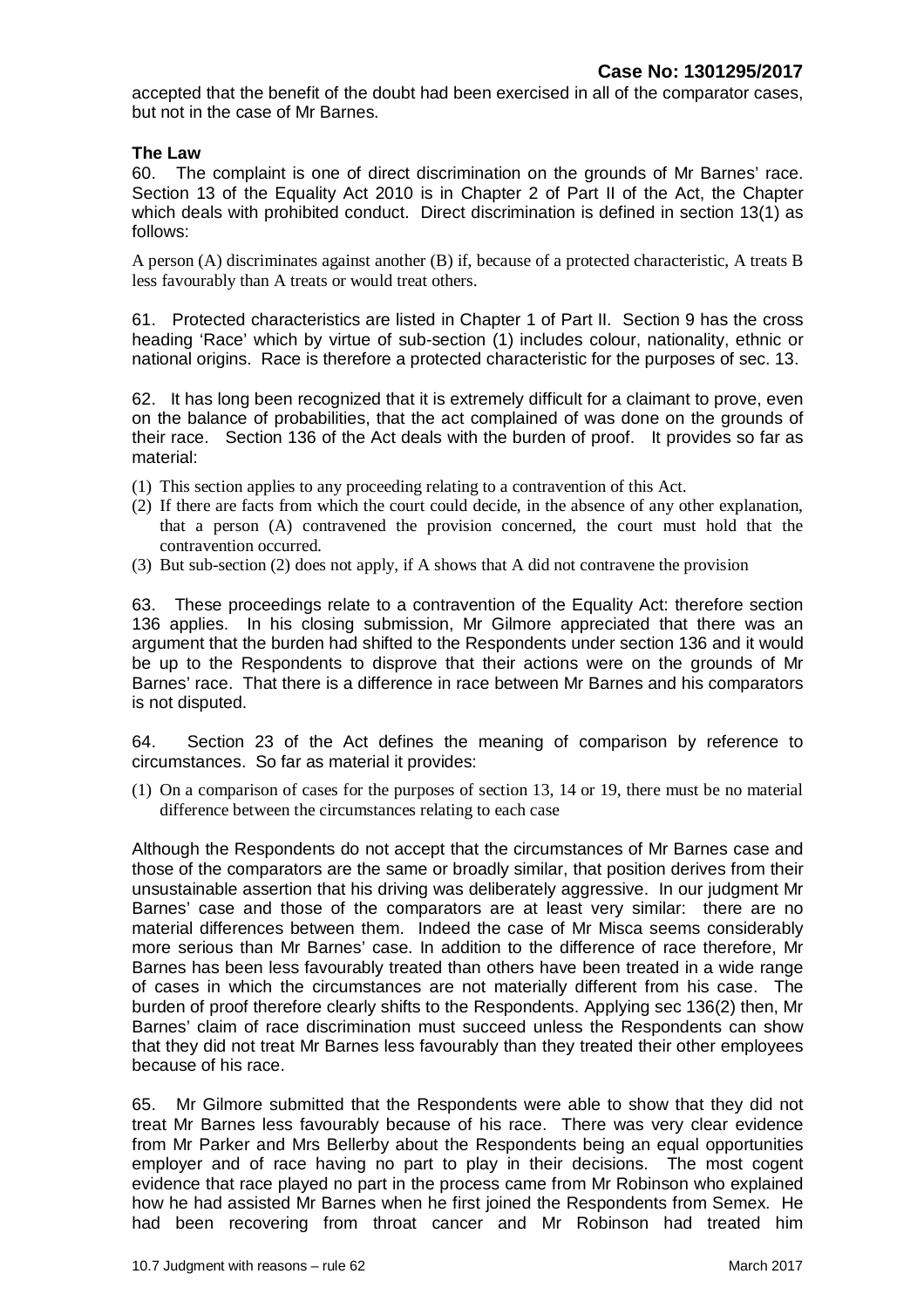sympathetically over his phased return to work. They were on first name terms; they had had coffee together in the portacabin and Mr Robinson had met Mr Barnes on a number of occasions. Mr Gilmore reminded us that here was a broad ethnic mix across both businesses and in addition to white British, there were East Europeans and one Egyptian as well as two people of mixed race. Mr Gilmore submitted that race played no part in the decision to dismiss; it was purely and simply misconduct. He submitted that there were no real similarities between the cases and the differences between Mr Barnes's case and the comparator cases were substantial. The primary difference was that Mr Barnes's manoeuvre had been deliberate, to command the road, and was unnecessary and dangerous. He said that there were other recent examples of white drivers being dismissed for gross misconduct and he referred us to a paragraph of Mr Robinson's witness statement which merely refers to one of their best drivers hitting a car in front of him at a cue for the ferry causing significant damage and who was dismissed immediately. The witness statement does not even say that the driver was white and no explanations of the circumstances or the driver's history are given. The only other example in that paragraph is the one which we mentioned earlier in this decision, the driver who threatened to kill one of the managers and set fire all of the lorries. Mr Gilmore also referred to the Respondents rather lax history of administration and suggested that with recently improved administration and compliance standards both Mr Warman and Mr Misca would, if they repeated their offences now, be dismissed.

#### **Discussion and Conclusions**

66. While Mr Gilmore's last point about improvements in administration and compliance may have some substance, suggesting that in the past lenient decisions were attributable in some measure to poor procedures, Mr Adams, who was involved in a road traffic accident for which he was fully responsible and which Mr Robinson admitted was entirely his fault and dangerous, was not disciplined at all despite it having happened after Mr Barnes dismissal and therefore after the presumed improvements in administration and compliance. We therefore do not accept that the decisions in the comparator cases and in respect of Mr Misca in particular can be explained away by poor administration and compliance.

67. It is often a contra indication of race discrimination that the decision makers in the comparator cases and in the case in question were different, but here we know that Mr Robinson took an active interest, albeit behind the scenes, in at least most disciplinary matters in both businesses: the group discussion about the video footage in Mr Barnes case was similar to discussions in other cases. His complaint about having two headstrong managers who were responsible for the lenient treatment of Mr Misca, does not sit comfortably with his forceful performance as a witness when he very clearly and very strongly articulated his views about the cases in question. As co-owner of the business and as Managing Director of both businesses, his opinion on any matter must carry a very great deal of weight with the ultimate decision maker. In connection with his consideration of Mr Barnes' culpability he more than one referred to 'his decision' even though he was not the decision maker. There is therefore a consistent thread running through the decisions in Mr Barnes' case and in the case of at least some of the comparators and that thread is Mr Robinson.

68. The contention that Mr Barnes' case can be distinguished from the comparator cases because of Mr Barnes deliberate and intentional manoeuvring cannot survive our finding that the dismissal was unfair and that that conclusion was not open to the reasonable employer. The same is true of claims about the arrogance of Mr Barnes' behaviour in taking command of the road and being aggressive in making the manoeuvre. Mr Gilmore in fact conceded in his closing submission that there was no evidence of any intention by Mr Barnes to force the driver of the black car off the road. That being so, it is difficult to understand why the Respondents persisted in the descriptions they used of Mr Barnes' driving. The facts that Mr Robinson has been civil to Mr Barnes on previous occasions and perhaps generous in allowing him longer to return to work after his illness is wholly insufficient by itself to discharge the burden that